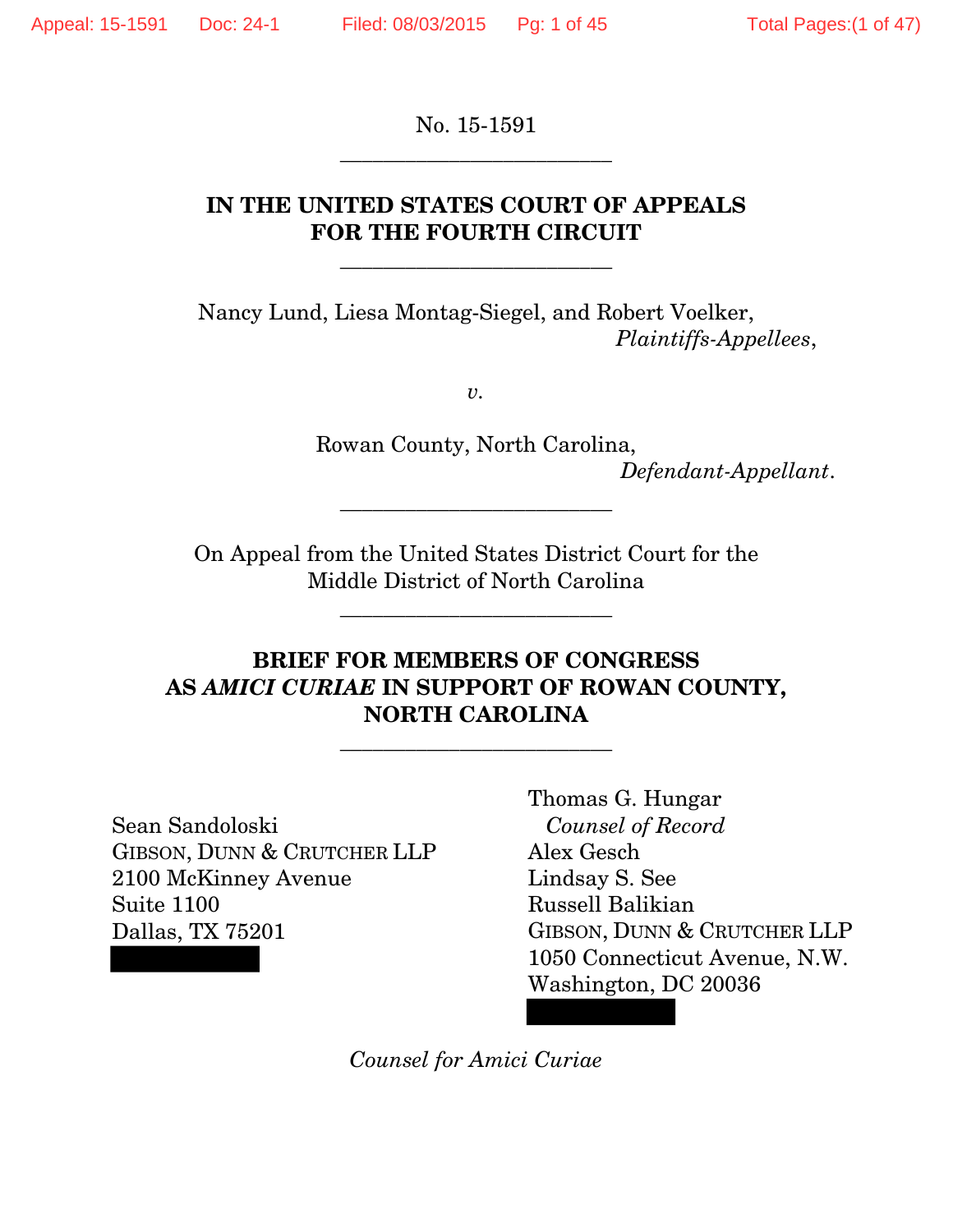## **TABLE OF CONTENTS**

# **Page**

|      | INTRODUCTION AND INTEREST OF AMICI CURIAE  1                                                                |
|------|-------------------------------------------------------------------------------------------------------------|
|      |                                                                                                             |
| Ι.   | Member-Led Legislative Prayer Is Plainly Constitutional As                                                  |
| A.   | Elected Officials Have Led Legislative Prayers Since                                                        |
| B.   | The Identity Of Prayer-Givers Is Unimportant Under<br>Supreme Court And This Court's Precedents 12          |
| II.  | The District Court's Ruling Tramples Legislators' Free                                                      |
| A.   | The First Amendment Prohibits Courts From Imposing<br>Court-Determined Standards Of Ecumenicity On          |
| В.   | Barring Lawmakers From Offering Invocations Is<br>Inconsistent With The Purpose Of Legislative Prayer 21    |
| III. | Opening Legislative Sessions With Member-Led Prayer Is                                                      |
| A.   | "Fact-Sensitive" Analysis Confirms That Rowan                                                               |
| Β.   | The District Court's View Of "Coercion" Would Upend<br>Settled Evidentiary Burdens For Establishment Clause |
|      |                                                                                                             |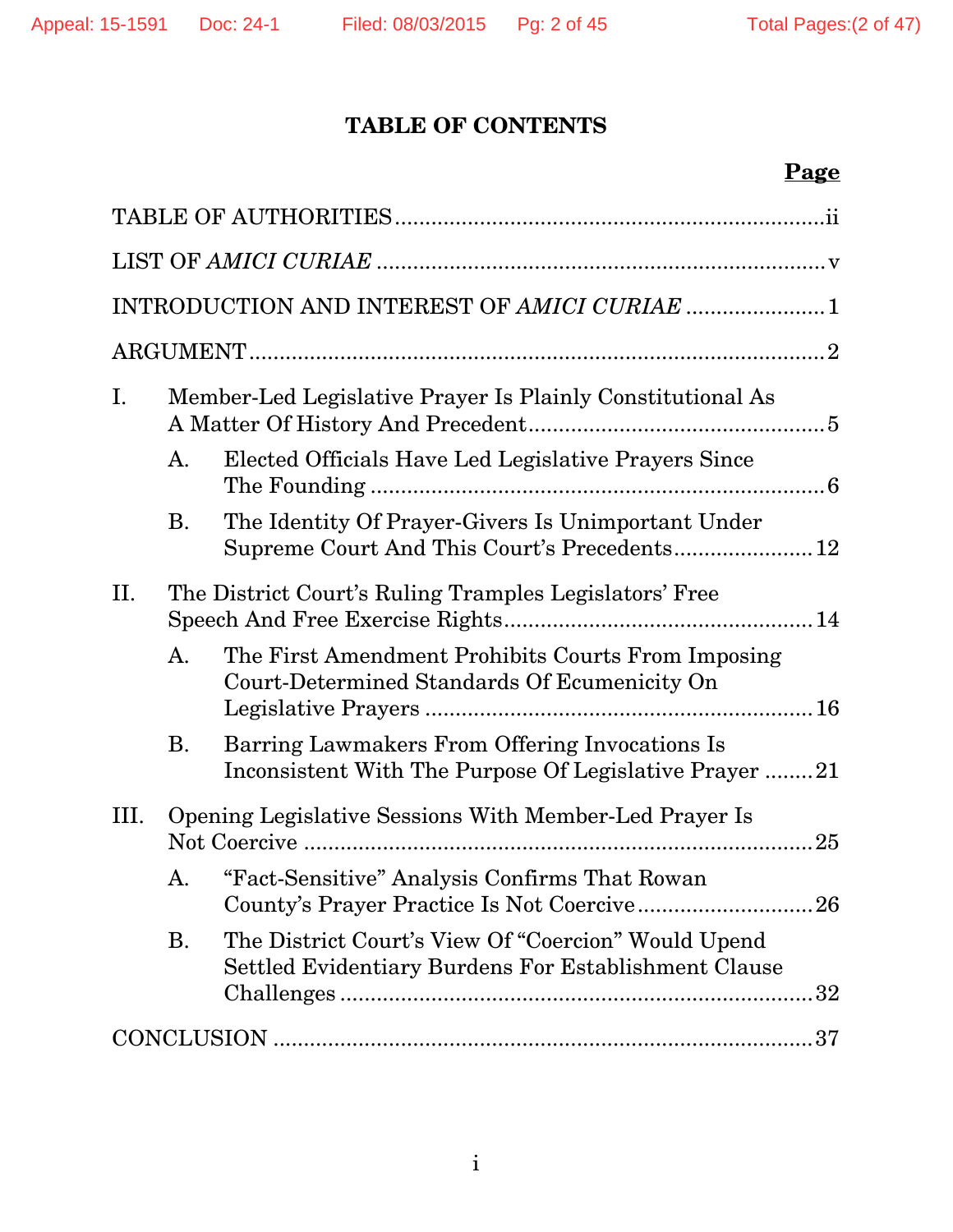## **TABLE OF AUTHORITIES**

# **Page(s)**

## **Cases**

| Hosanna-Tabor Evangelical Lutheran Church & Sch. v. EEOC, |
|-----------------------------------------------------------|
| Joyner v. Forsyth Cnty.,                                  |
| Lambeth v. Bd. of Comm'rs of Davidson Cnty.,              |
| Lee v. Weisman,                                           |
| Marks v. United States,                                   |
| Marsh v. Chambers,                                        |
| McCreary County v. ACLU,                                  |
| <i>McDaniel v. Paty,</i>                                  |
| Myers v. Loudoun Cnty. Pub. Schs.,                        |
| Sch. Dist. of Abington Township v. Schempp,               |
| Snyder v. Murray City Corp.,                              |
| Town of Greece v. Galloway,                               |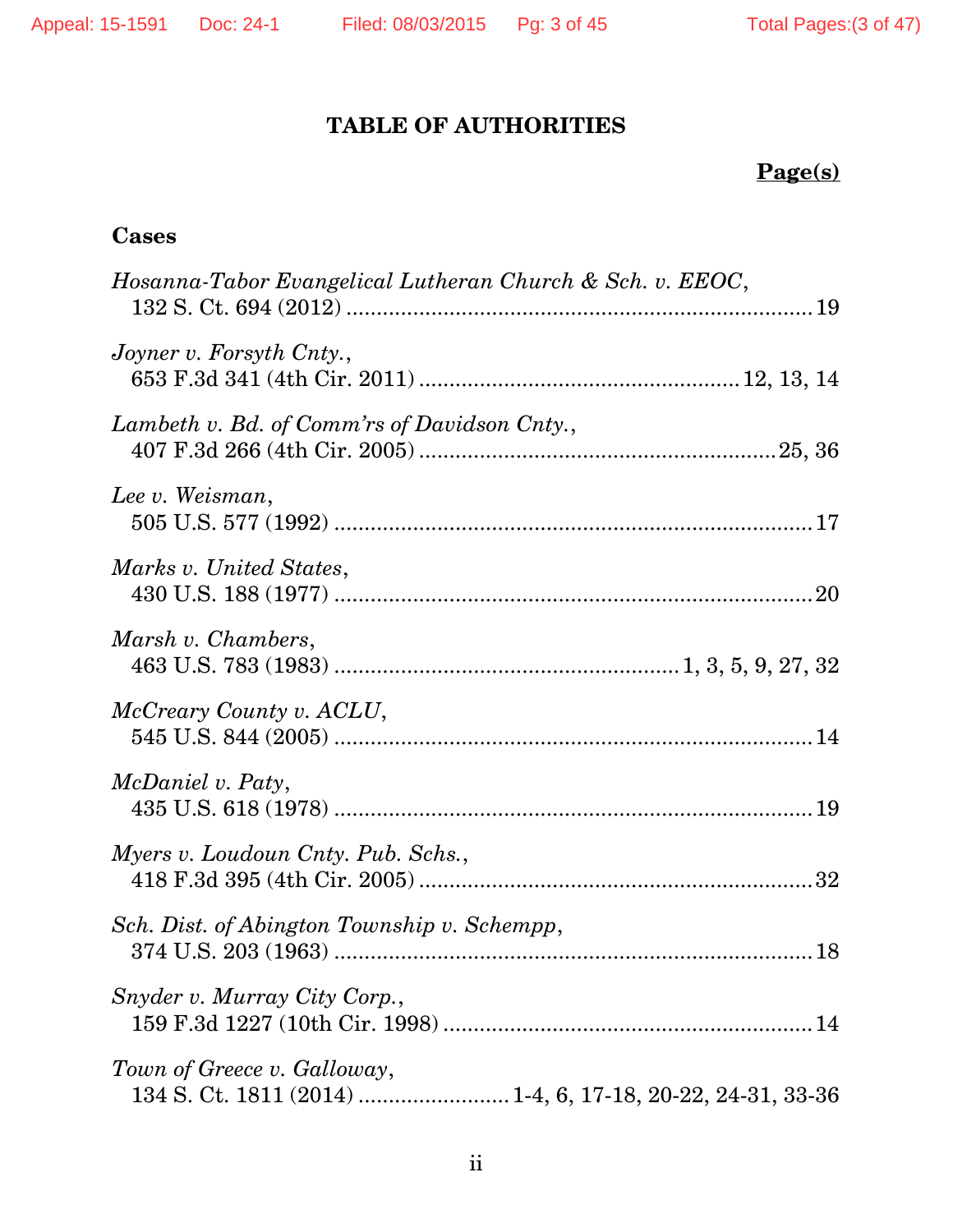## **TABLE OF AUTHORITIES**

*(continued)* 

## **Page(s)**

| Turner v. City Council of Fredericksburg, |  |
|-------------------------------------------|--|
| Walz v. Tax Comm'n of City of N.Y.,       |  |
| Wynne v. Town of Great Falls,             |  |
| <b>Statute</b>                            |  |
|                                           |  |

## **Rules**

## **Other Authorities**

| 1 Legislative Journal of the State of Nebraska, 85th Leg., 1st Sess. |  |
|----------------------------------------------------------------------|--|
| 1 Legislative Journal of the State of Nebraska, 85th Leg., 2d Sess.  |  |
| 5 Writings of James Madison (Gaillard Hunt ed., 1904) 19             |  |
|                                                                      |  |
|                                                                      |  |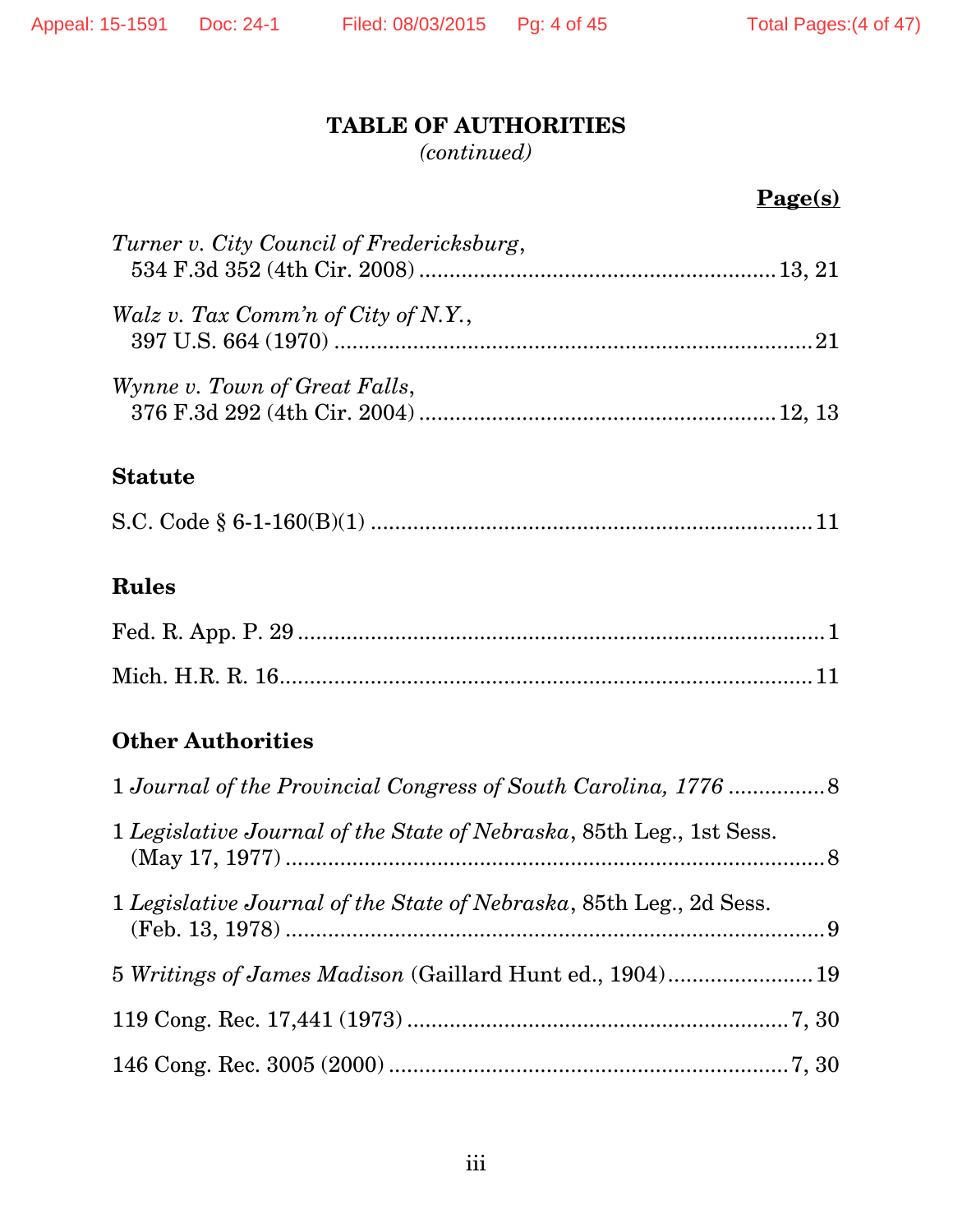# **TABLE OF AUTHORITIES**

*(continued)* 

# **Page(s)**

| American Archives, <i>Documents of the American Revolutionary</i>                                                           |
|-----------------------------------------------------------------------------------------------------------------------------|
| Brief of National Conference of State Legislatures as Amicus<br>Curiae, Marsh v. Chambers, 463 U.S. 783 (No. 82-23),        |
| Kate Harvard, <i>In Delegates They Trust</i> , Wash. Post (Mar. 9, 2013) 10                                                 |
| National Conference of State Legislatures, Prayer Practices, in                                                             |
|                                                                                                                             |
| Sen. Robert C. Byrd, Senate Chaplain, in II The Senate, 1789-<br>1989: Addresses on the History of the United States Senate |
| U.S. House of Representatives, Office of the Chaplain, Guest                                                                |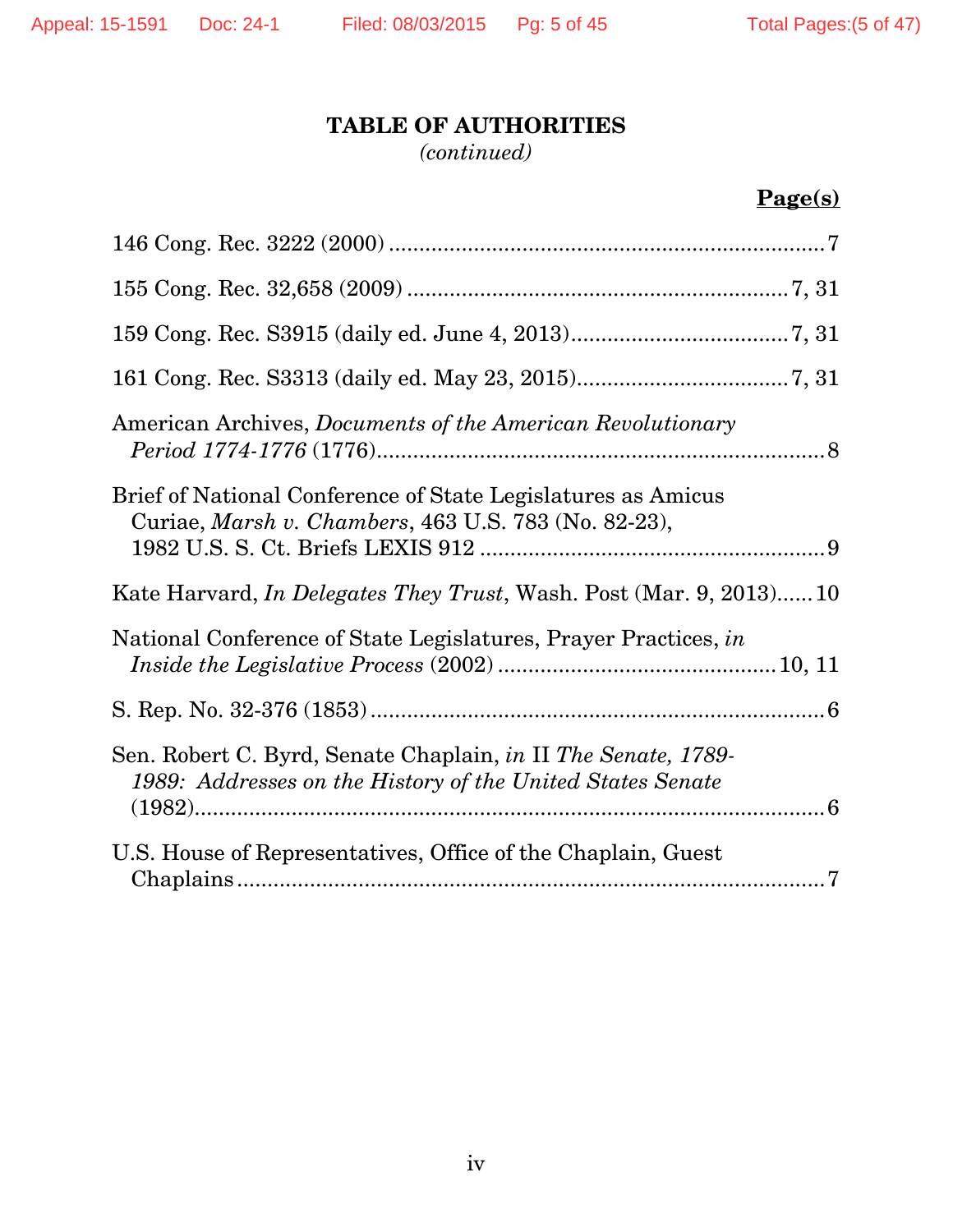# **LIST OF** *AMICI CURIAE*

## **Name State/District**

| Rep. Andy Harris        | $MD-01$      |
|-------------------------|--------------|
| Sen. Thom Tillis        | NC           |
| Rep. Walter Jones       | $NC-03$      |
| Rep. Virginia Foxx      | $NC-05$      |
| Rep. Mark Walker        | $NC-06$      |
| Rep. David Rouzer       | $NC-07$      |
| Fmr. Rep. Mike McIntyre | $NC-07$      |
| Rep. Richard Hudson     | <b>NC-08</b> |
| Rep. Robert Pittenger   | $NC-09$      |
| Rep. Patrick McHenry    | $NC-10$      |
| Rep. Mark Meadows       | $NC-11$      |
| Rep. Alma Adams         | $NC-12$      |
| Rep. George Holding     | $NC-13$      |
| Sen. James Lankford     | ΟK           |
| Rep. Jeff Duncan        | $SC-03$      |
| Rep. Trey Gowdy         | $SC-04$      |
| Rep. J. Randy Forbes    | VA-04        |
| Rep. Bob Goodlatte      | VA-06        |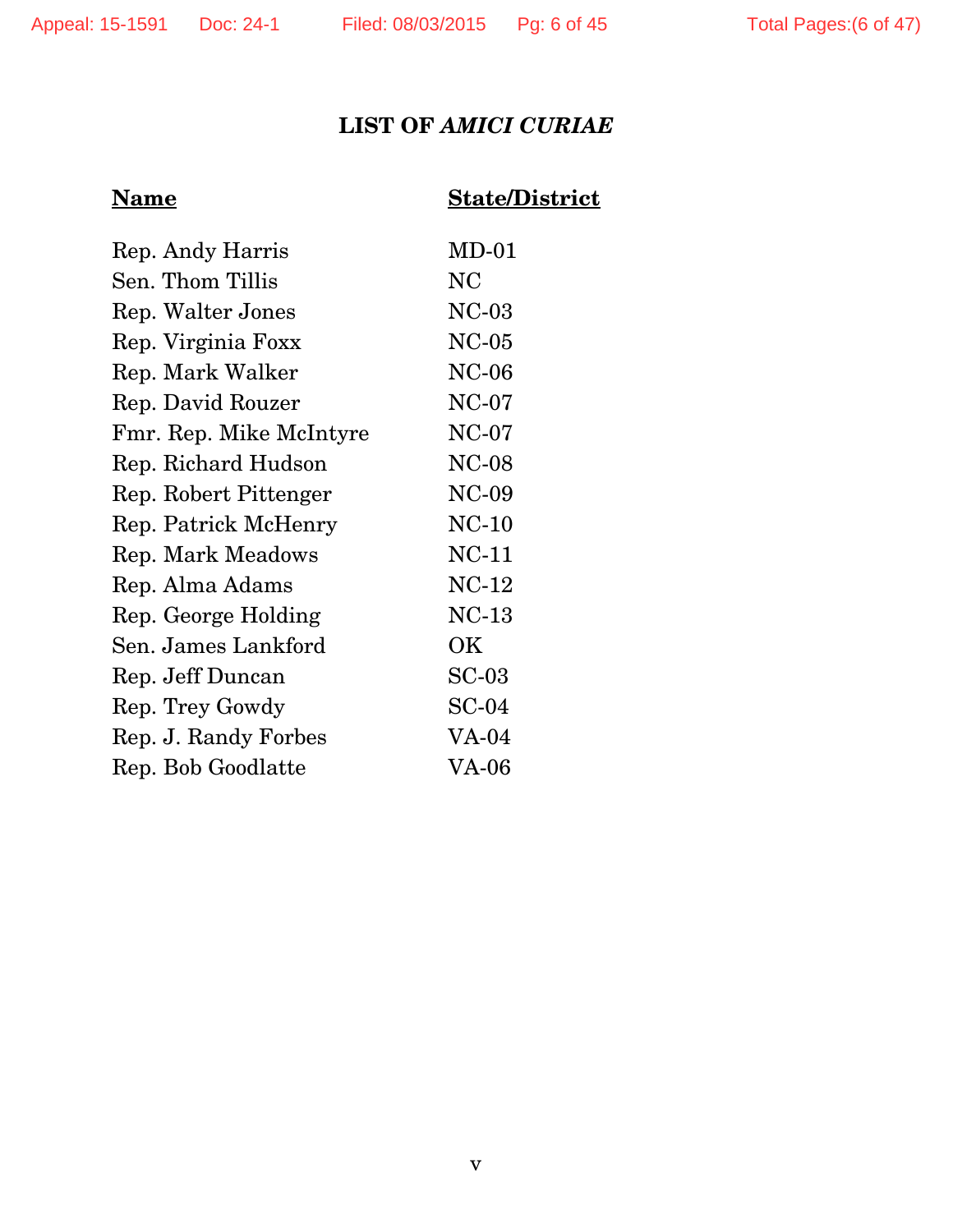$\overline{a}$ 

#### **INTRODUCTION AND INTEREST OF** *AMICI CURIAE***<sup>1</sup>**

*Amici curiae* are a bipartisan group of eighteen members of Congress who regard legislative prayer as a vital, robust, and constitutionally protected practice firmly grounded in this Nation's history and tradition. The Constitution and this Court's jurisprudence make no distinction in the identity of the prayer-giver—whether clergy, legislator, or lay citizen—who delivers a respectful prayer in our Nation's legislatures in accordance with the individual's own religious tradition.

The district court's prohibition of prayer by members of a legislative body rests on an analysis of the Establishment Clause that has not been applied by the Supreme Court and is inconsistent with historical tradition and practices. The identities of the prayer-givers did not factor into the Supreme Court's analysis in *Marsh v. Chambers*, 463 U.S. 783 (1983), or *Town of Greece v. Galloway*, 134 S. Ct. 1811

<sup>&</sup>lt;sup>1</sup> In accordance with Rule  $29(c)(5)$  of the Federal Rules of Appellate Procedure, *amici curiae* state that no party's counsel authored this brief in whole or in part, no party or party's counsel contributed money that was intended to fund preparing or submitting this brief, and no person other than *amici curiae* and their counsel contributed money that was intended to fund preparing or submitting this brief. All parties have consented to the filing of this brief. Fed. R. App. P.  $29(c)(4)$ .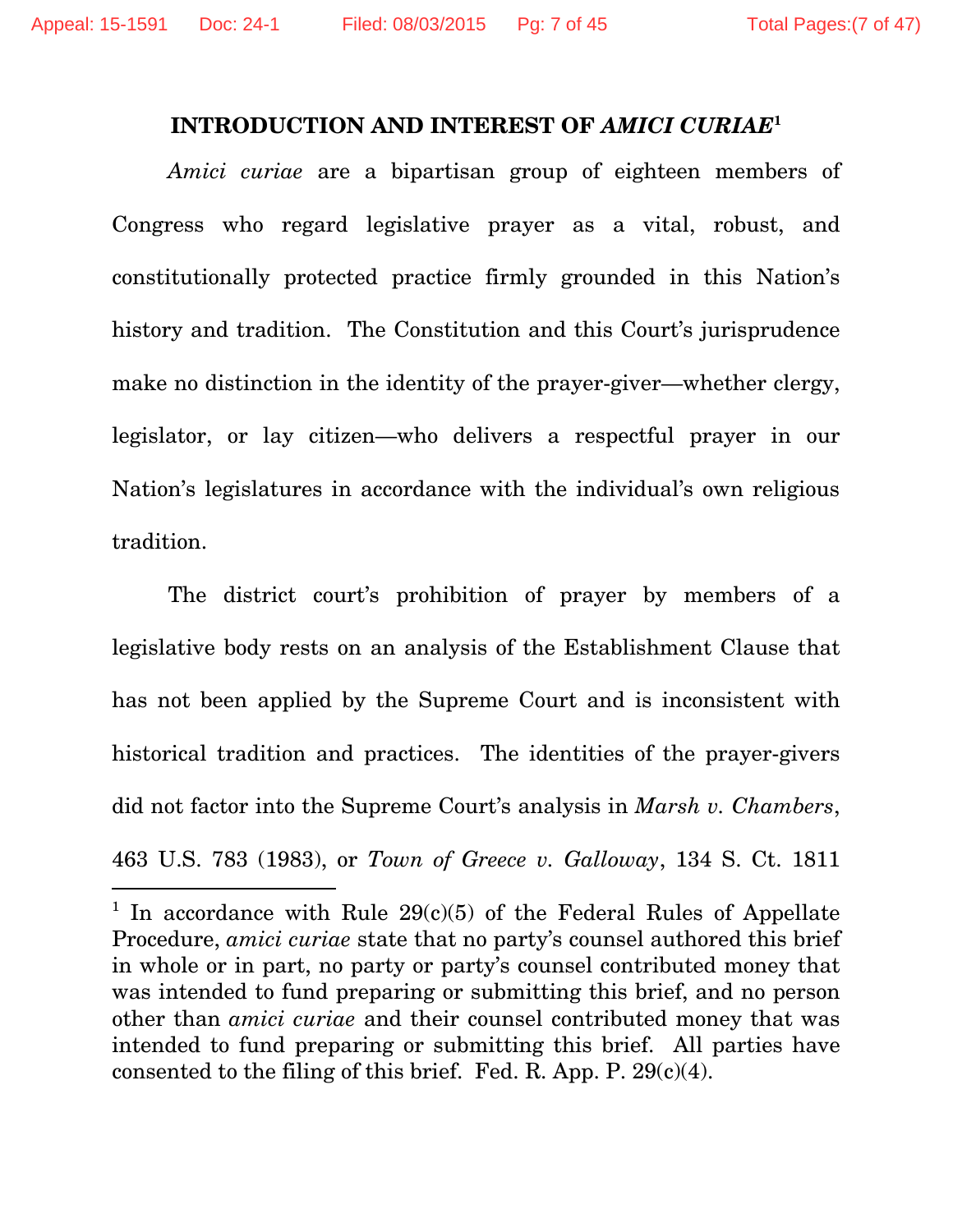(2014). And had the Court focused on these facts it would have found that legislator-led prayer is part and parcel of that constitutional tradition.

Reversal is warranted for this reason alone. But the district court went further, latching onto this baseless distinction to effectively resurrect the repudiated view that the Establishment Clause forbids faith-specific prayers, thereby running roughshod over legislators' First Amendment rights, and improperly expanding the concept of coercion under the Establishment Clause to confer a heckler's veto that can effectively censor a wide swath of religious speech in public life.

Given the far-reaching implications for public officials at all levels of government who strive to serve the public in a manner consistent with their deeply held religious beliefs, *amici* request that this Court reverse the district court and vacate the injunction.

#### **ARGUMENT**

"[L]egislative prayer, while religious in nature, has long been understood as compatible with the Establishment Clause." *Town of Greece v. Galloway*, 134 S. Ct. 1811, 1818 (2014). "'In light of the unambiguous and unbroken history of more than 200 years,'" the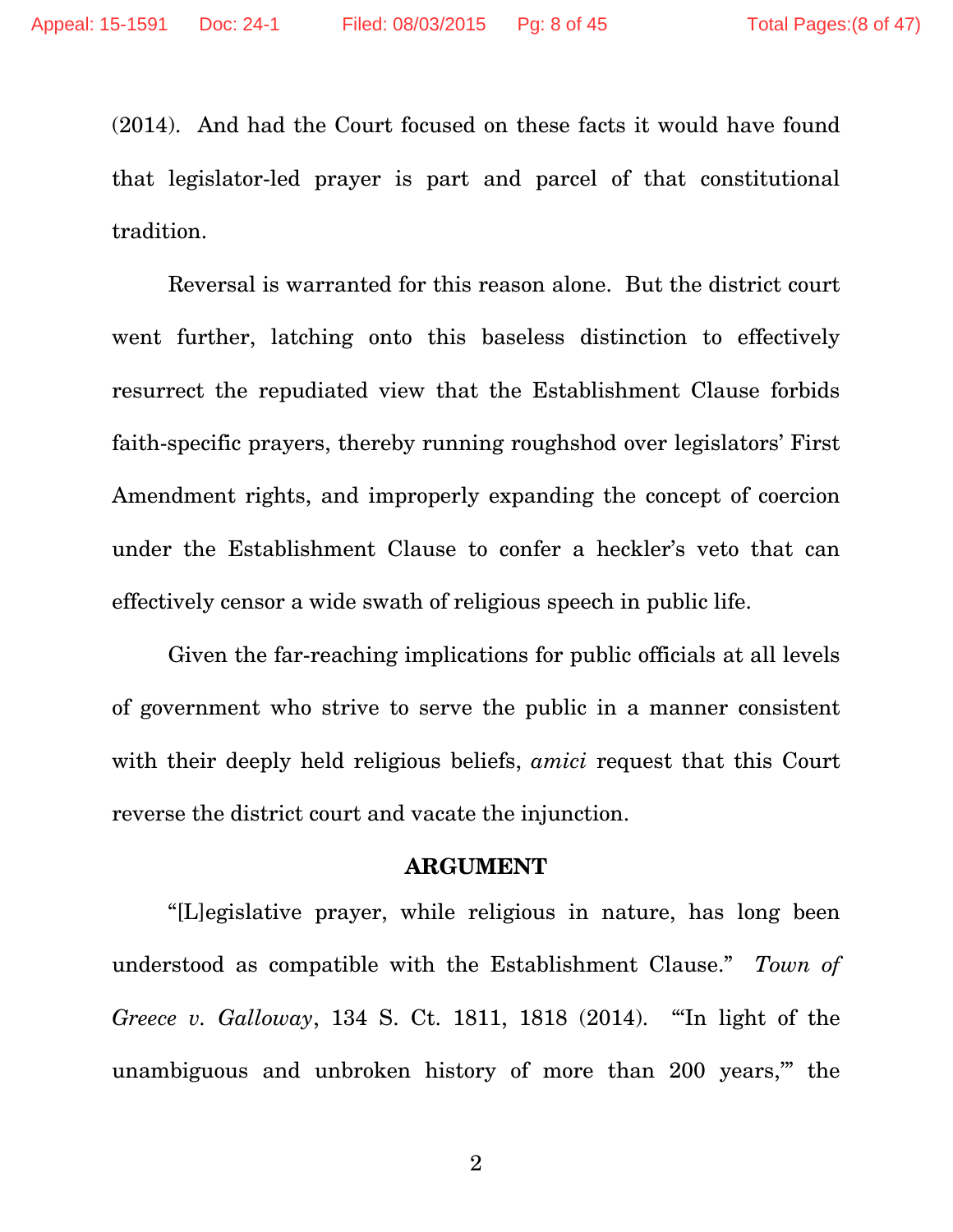Supreme Court reaffirmed in *Town of Greece* that "'there can be no doubt that the practice of opening legislative sessions with a prayer has become part of the fabric of our society'" and is consistent with the Constitution. *Id.* at 1819 (quoting *Marsh v. Chambers*, 463 U.S. 783, 792 (1983)). The prayer practice of Rowan County is consistent with these traditions and historical practices and is therefore permissible under the Establishment Clause.

The faulty lynchpin of the district court's attempt to distinguish the prayer practice in Rowan County from practices in Nebraska (*Marsh*) and the Town of Greece is the fact that the prayers in Rowan County are offered, on a rotating basis, by one of the Board's five Commissioners. But this fact is of no constitutional significance. Legislators have been leading prayer in deliberative bodies from the Founding until today. This, in and of itself, is enough for the practice to pass muster under *Town of Greece* and *Marsh*.

The district court, however, claims that member-led prayer creates a host of other constitutional infirmities. These attempts to extinguish Rowan County's prayer practice fail.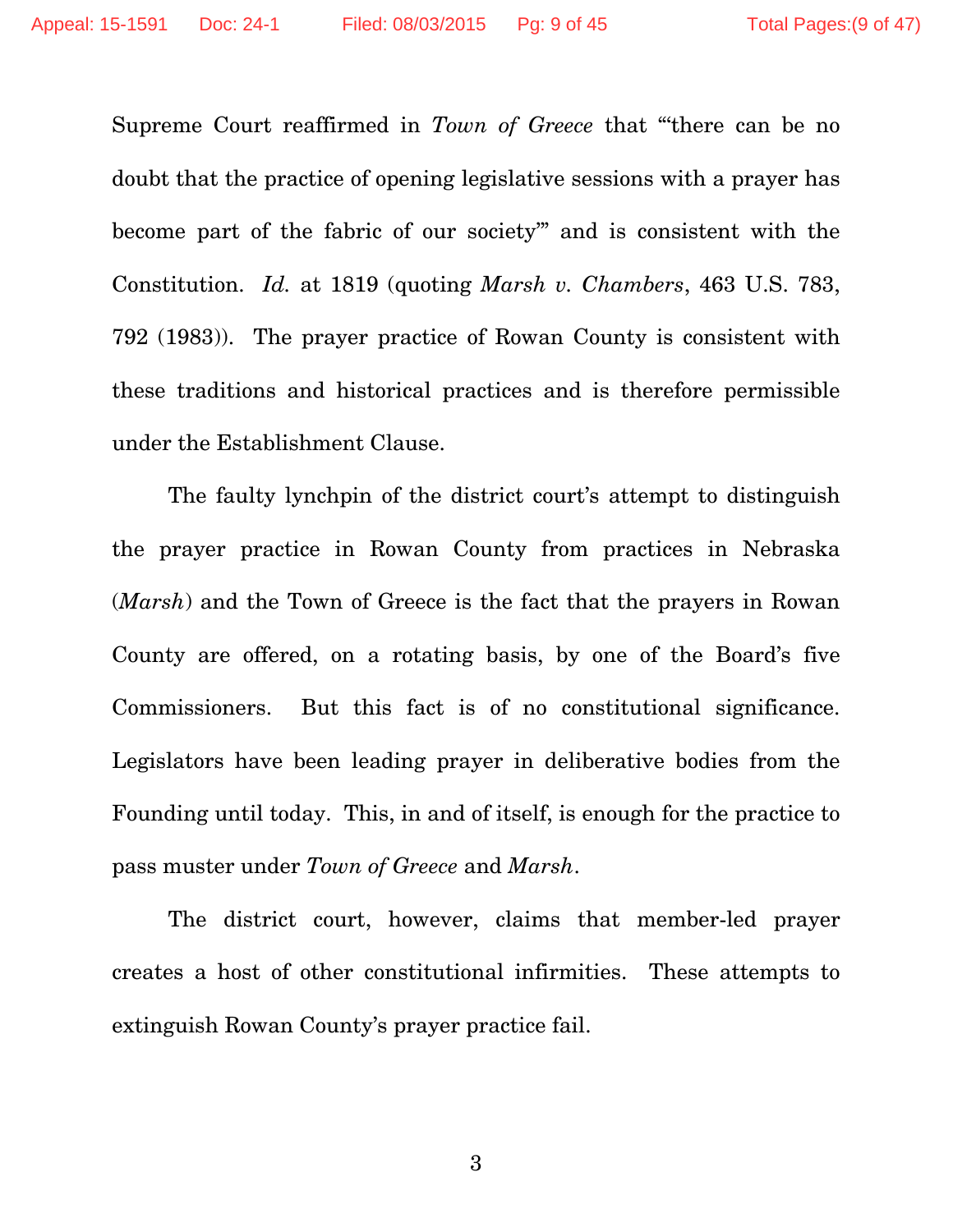For one, the district court tried to resurrect the distinction between sectarian and nonsectarian prayers rejected in *Town of Greece*. The district court concluded that because the Commissioners "provide prayers according to their personal faiths," which happen to be Christian, the County's practice "tends to advance the Christian faith of the elected Commissioners." JA 344. *Town of Greece*, however, squarely "reject[ed] the suggestion that legislative prayer must be nonsectarian," given our Nation's unbroken history of sincere, faithspecific legislative prayer and the dictates of the Establishment Clause. 134 S. Ct. at 1823.

Absent evidence that the Board exploited the prayer practice to proselytize or disparage another faith—and neither Plaintiffs nor the district court offer any—Rowan County's prayer practice falls comfortably within the tradition identified in *Marsh* and *Town of Greece*. Moreover, the district court's contrary conclusion and departure from historical precedent impermissibly tramples the First Amendment rights of the Rowan County Commissioners, and calls into question the rights of elected officials across our Nation.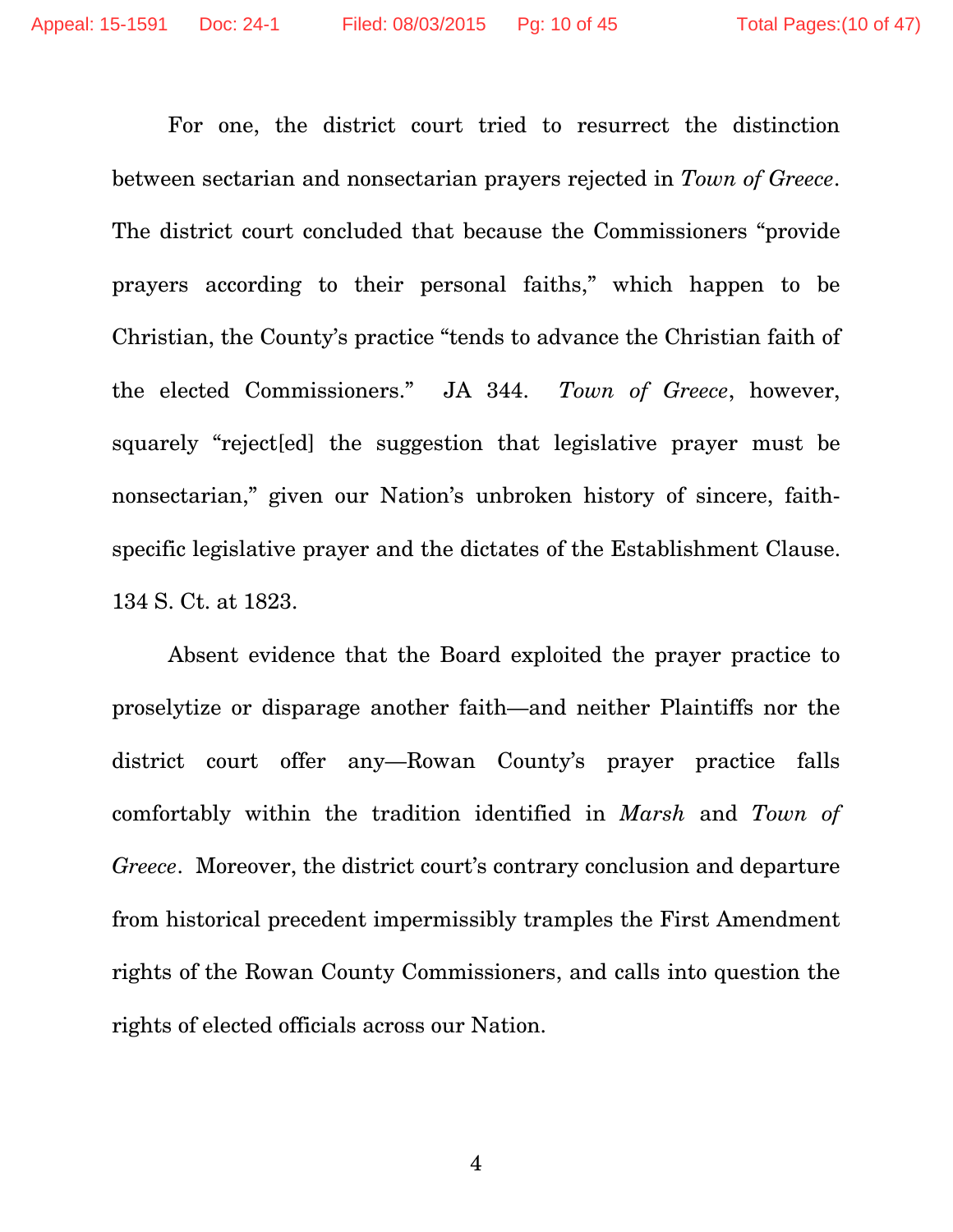The district court's claim that member-led prayer leads to constitutionally cognizable coercion cannot withstand serious scrutiny. *Town of Greece* confirms that legislators may take public, religious actions and invite others to participate in legislative prayer without giving rise to impermissible coercion. The district court's attempts to downplay this case's similarity to *Marsh* and *Town of Greece* cannot alter the fact that member-led invocations remain within the "unbroken history" of legislative prayer. *Marsh*, 463 U.S. at 792.

## **I. Member-Led Legislative Prayer Is Plainly Constitutional As A Matter Of History And Precedent**

Eschewing a straightforward application of *Town of Greece* and *Marsh* to Rowan County's prayer practice, the district focused its analysis on "the identity of the prayer-giver . . . as a member of the legislative body." JA 339. The court determined that the fact that the prayers in Rowan County were delivered by members of the Board of Commissioners rendered them unconstitutional. This focus on the identity of the prayer-giver contravenes both history and Fourth Circuit precedent.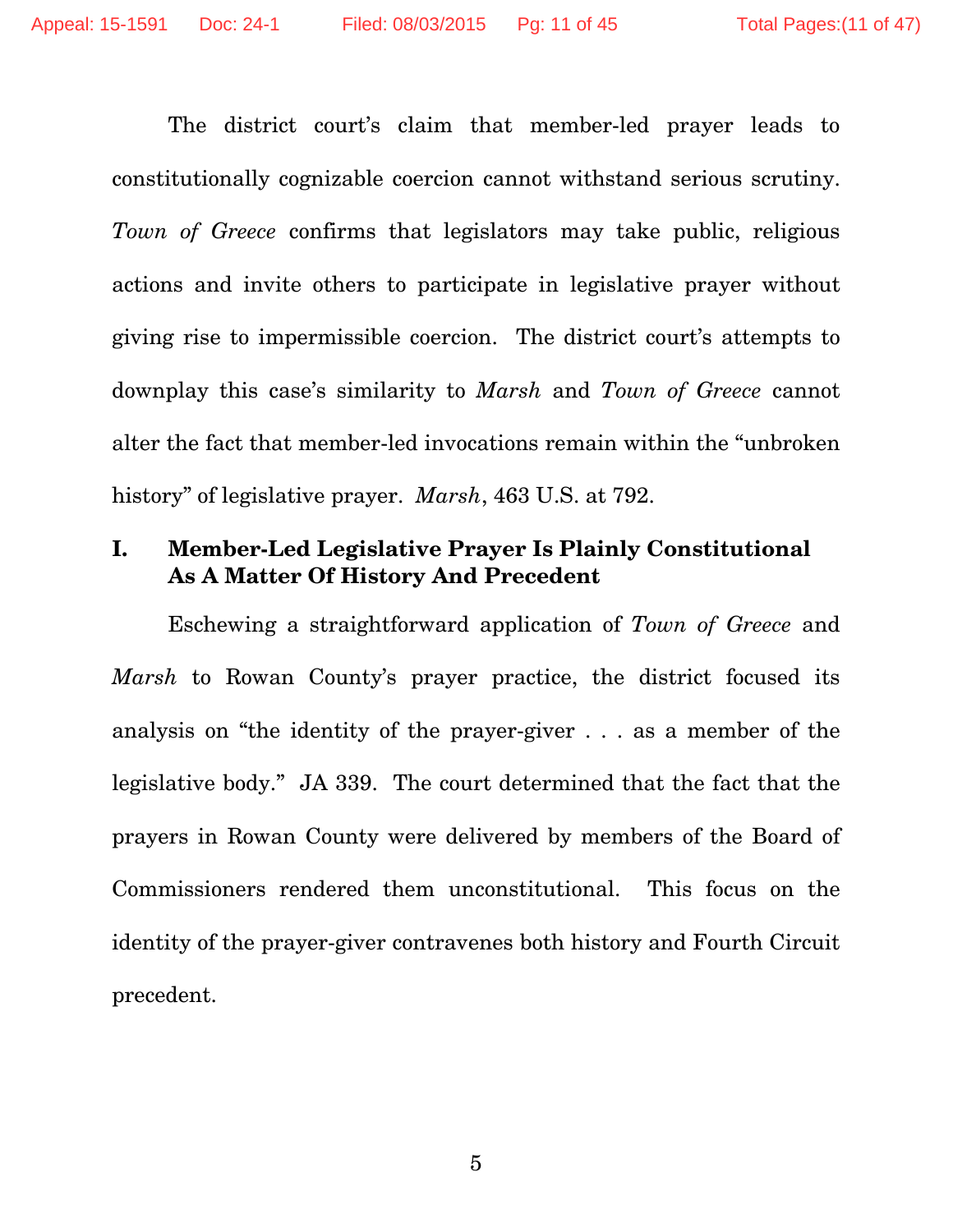## **A. Elected Officials Have Led Legislative Prayers Since The Founding**

The Supreme Court has made clear that "the Establishment Clause must be interpreted by reference to historical practices and understandings." *Town of Greece*, 134 S. Ct. at 1819 (internal quotation marks omitted). Critical, then, is the history—totally ignored by the district court—of elected officials at all levels of government opening legislative sessions with prayer.

**1.** U.S. Senators and Representatives have long opened legislative sessions with member-led prayers. As the Senate Judiciary Committee explained in an 1853 report analyzing the history and constitutionality of its prayer practices, the Founding Fathers adopted the Establishment Clause to prevent an establishment of religion akin to the English church; they "did not intend to prohibit a just expression of religious devotion *by the legislators of the nation, even in their public character as legislators*." S. Rep. No. 32-376, at 4 (1853) (emphasis added). Indeed, "Senators have, from time to time, delivered the prayer." Sen. Robert C. Byrd, Senate Chaplain, *in* II *The Senate, 1789- 1989: Addresses on the History of the United States Senate* 297, 305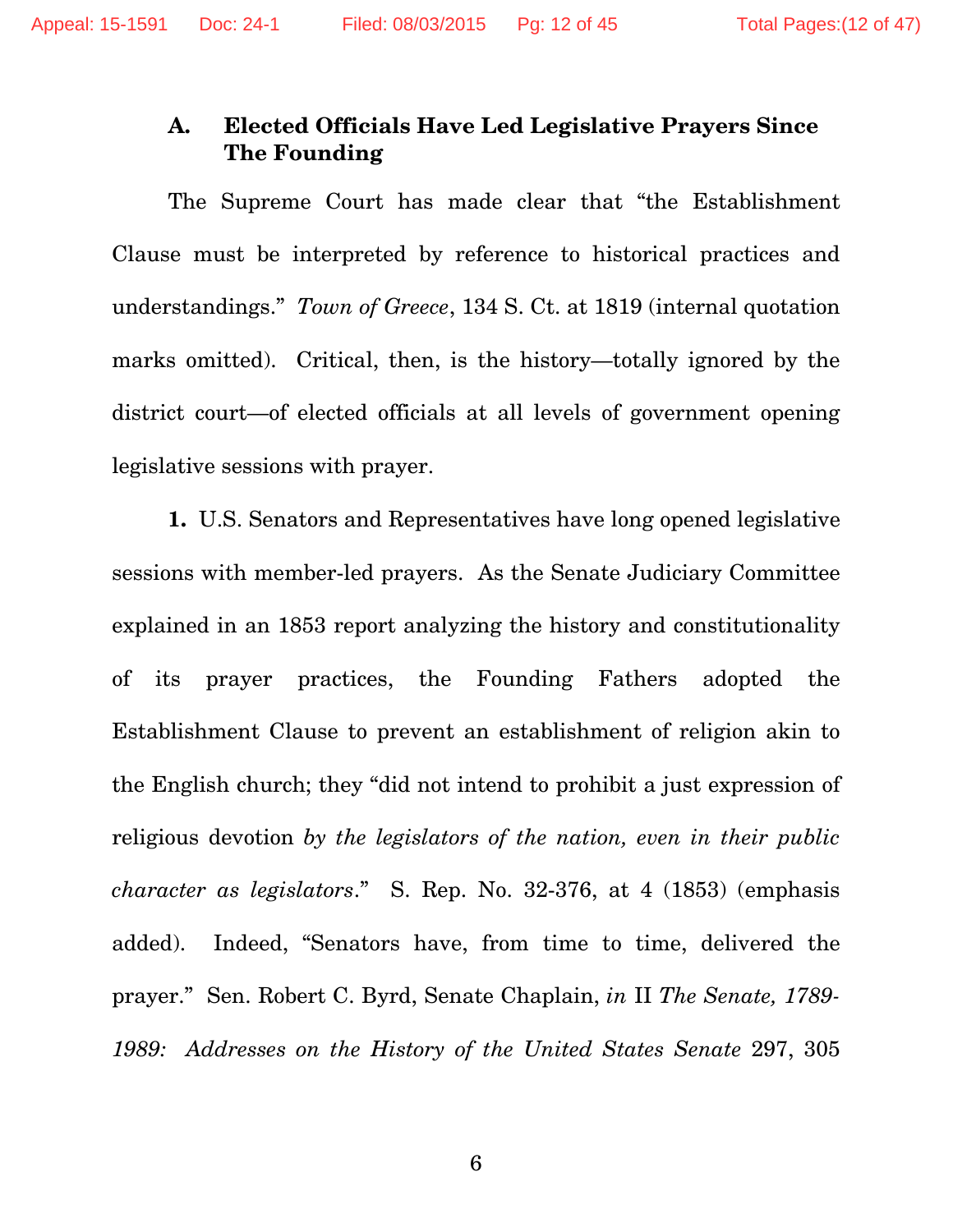(1982), *available at* http://www.senate.gov/artandhistory/history/ resources/pdf/Chaplain.pdf.

This practice has continued unabated. As recently as this May, Senator Lankford opened the Senate in a prayer "[i]n the Name of Jesus." 161 Cong. Rec. S3313 (daily ed. May 23, 2015). And he is not alone; the Congressional Record includes many other member-led prayers. *See*, *e.g.*, 159 Cong. Rec. S3915 (daily ed. June 4, 2013) (Sen. William M. Cowan); 155 Cong. Rec. 32,658 (2009) (Sen. John Barrasso); 119 Cong. Rec. 17,441 (1973) (Rep. William H. Hudnut III).

Notably, even when not directly offered by members of Congress, members have the opportunity to invite guest chaplains of their choosing to offer the opening prayer. Members routinely invite guest ministers from their constituencies to offer this prayer, and often give floor speeches accompanying these prayers. *See*, *e.g.*, 146 Cong. Rec. 3222 (2000) (Rep. Larry Combest); 146 Cong. Rec. 3005 (2000) (Sen. Peter Fitzgerald). Seventy guest chaplains were sponsored by House members in the 113th Congress alone. *See* U.S. House of Representatives, Office of the Chaplain, Guest Chaplains,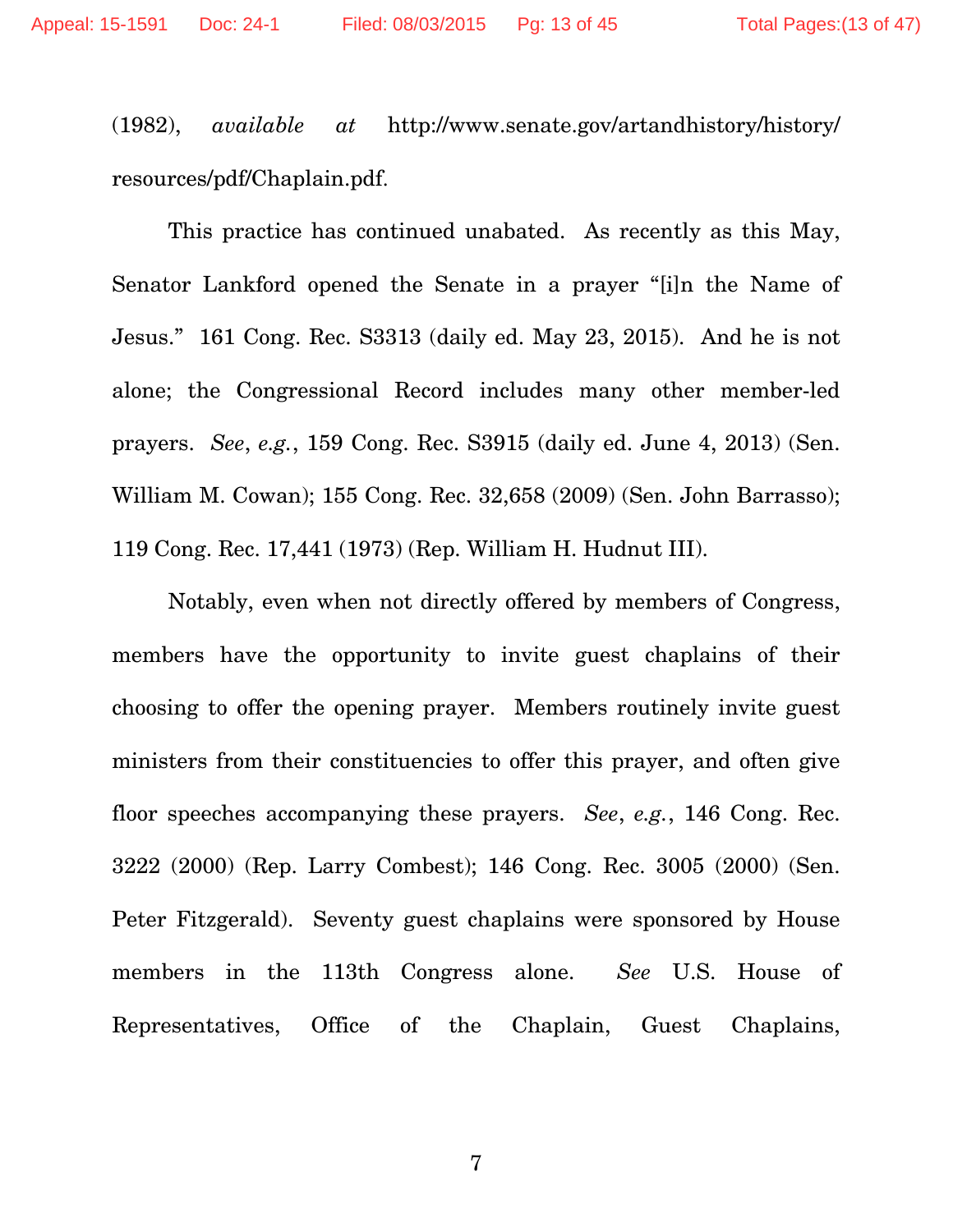http://chaplain.house.gov/chaplaincy/guest\_chaplains.html (last visited July 31, 2015).

**2.** At the state and local levels, member-led prayer is commonplace, with the practice stretching back to the Founding. As one example, the South Carolina Provincial Congress—South Carolina's first independent legislature—welcomed member-led prayer from before the signing of the Declaration of Independence. It requested "[t]hat the Reverend Mr. Turquand, a Member, be desired to celebrate divine service in Provincial Congress." American Archives, *Documents of the American Revolutionary Period 1774-1776*, at 1112 (1776); *see also*, *e.g.*, 1 *Journal of the Provincial Congress of South Carolina, 1776*, at 35, 52, 75 (1776) (examples of "Divine Service" led by Rev. Turquand).

Members also led prayers in the Nebraska legislature under scrutiny in *Marsh.* Although *Marsh* focused on prayer by a chaplain selected by the legislators, a review of Nebraska's legislative journal in the years before the *Marsh* complaint was filed shows that Nebraska's legislature also opened legislative sessions with member-led prayer.<sup>2</sup>

-

<sup>2</sup> *See*, *e.g.*, 1 *Legislative Journal of the State of Nebraska*, 85th Leg., 1st Sess. 2087 (May 17, 1977) ("The prayer was offered by Mrs. Marsh."), *(Cont'd on next page)*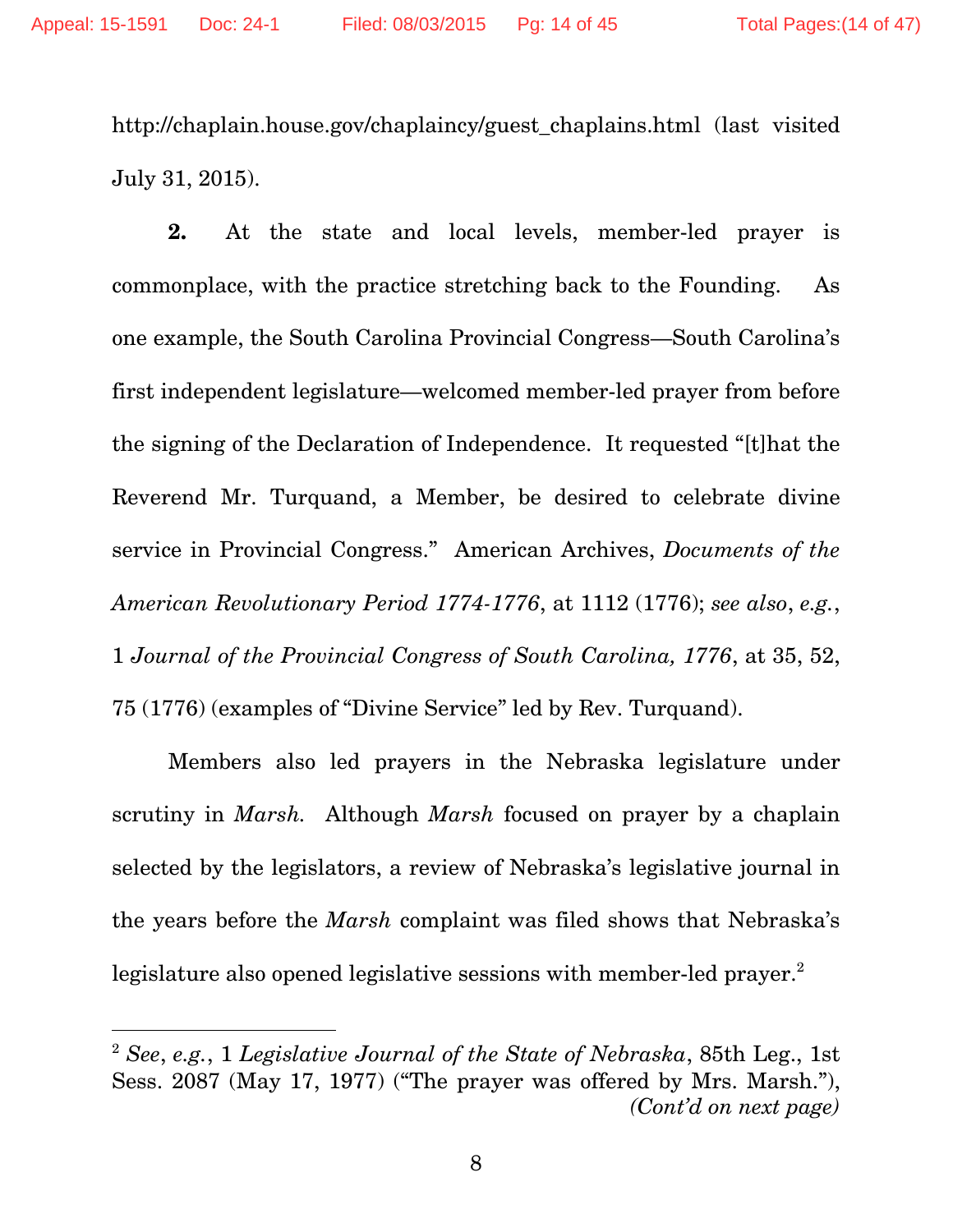Indeed, the *Marsh* Court was well aware that the tradition of legislative prayer it endorsed encompassed member-led prayer. The Court supported its claim that legislative prayer has been "followed consistently in most of the states" with a survey of state prayer practices acknowledging the widespread practice of member-led prayer. *See Marsh*, 463 U.S. at 788-89 & n.11 (citing Brief of National Conference of State Legislatures ("NCSL") as Amicus Curiae). The survey, produced by the NCSL, explained that the "opening legislative prayer" in various states may be given by various individuals, including "chaplains, guest clergymen, *legislators*, and legislative staff members."

Brief of NCSL as Amicus Curiae, *Marsh v. Chambers*, 463 U.S. 783 (No.

## *(Cont'd from previous page)*

-

*available at* http://nebraskalegislature.gov/FloorDocs/85/PDF/Journal/ r1journal.pdf; *id.* at v (listing Shirley Marsh as a member); 1 *Legislative Journal of the State of Nebraska*, 85th Leg., 2d Sess. 640 (Feb. 13, 1978) ("The prayer was offered by Senator Kremer"), *available at*  http://nebraskalegislature.gov/FloorDocs/85/PDF/Journal/r2journal.pdf.

Likewise, the record in *Town of Greece* establishes that Councilman Helfer opened a meeting with an invocation, and Town Supervisor Auberger invited members to engage in silent prayer on particular topics on six separate occasions. *See* Joint Appendix, *Town of Greece v. Galloway*, 2013 WL 3935056, at 66a (U.S. 2013) (Aug. 20, 2002) (prayer by Councilman Helfer); *id.* at 26a (Jan. 5, 1999); *id.* (Jan. 19, 1999); *id.* (Feb. 16, 1999); *id* at 29a (May 13, 1999); *id.* at 45a (Sept. 19, 2000); *id.*  at 57a (Sept. 18, 2001).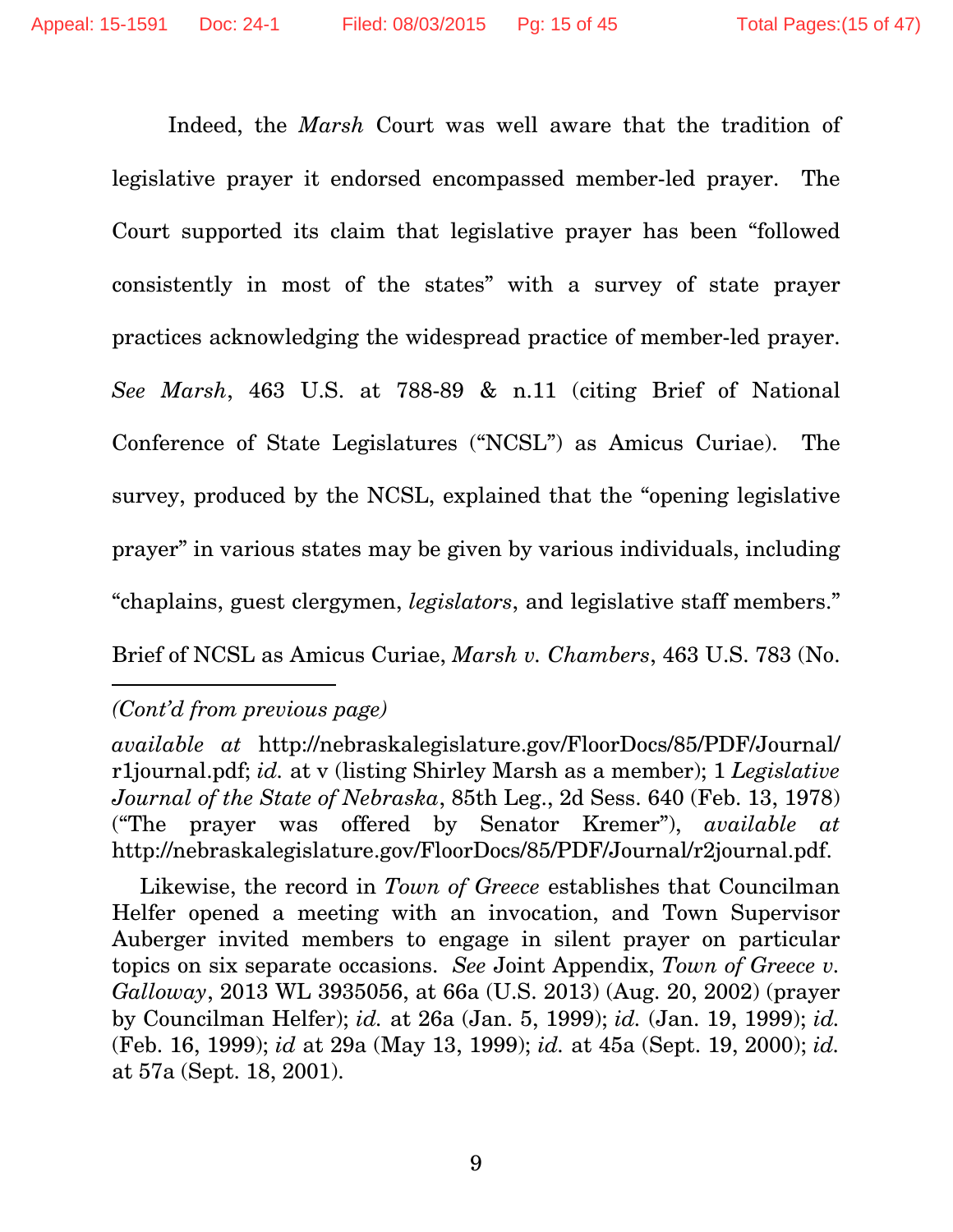$\overline{a}$ 

82-23), 1982 U.S. S. Ct. Briefs LEXIS 912, at \*2 (emphasis added). Furthermore, the NCSL's brief explained that "*[a]ll bodies,* including those with regular chaplains, *honor requests from individual legislators either to give the opening prayer* or to invite a constituent minister to conduct the prayer." *Id.* at \*3-4 (emphases added).

A 2002 NCSL survey provides more recent detail on state legislative-prayer practices, which continue to include member-led prayer. According to the 2002 survey, legislators lead prayers in at least thirty-one states.<sup>3</sup> NCSL, Prayer Practices, *in Inside the Legislative Process*, at 5-151 to -152 (2002), *available at*  http://www.ncsl.org/documents/legismgt/ilp/02tab5pt7.pdf. Indeed, the survey indicates that in the Rhode Island Senate, *only members* deliver

<sup>&</sup>lt;sup>3</sup> The true number may be higher, as a number of state legislative bodies did not respond to the survey. For instance, the Maryland House of Delegates, which did not respond to the survey, has exclusively relied on member-led prayer since around 2003. Kate Harvard, *In Delegates They Trust*, Wash. Post (Mar. 9, 2013), http://www.washingtonpost.com/ local/md-politics/in-delegates-they-trust-md-house-members-leadsecular-prayer/2013/03/09/571fef8e-810a-11e2-8074-b26a871b165a\_ story.html (last visited July 31, 2015).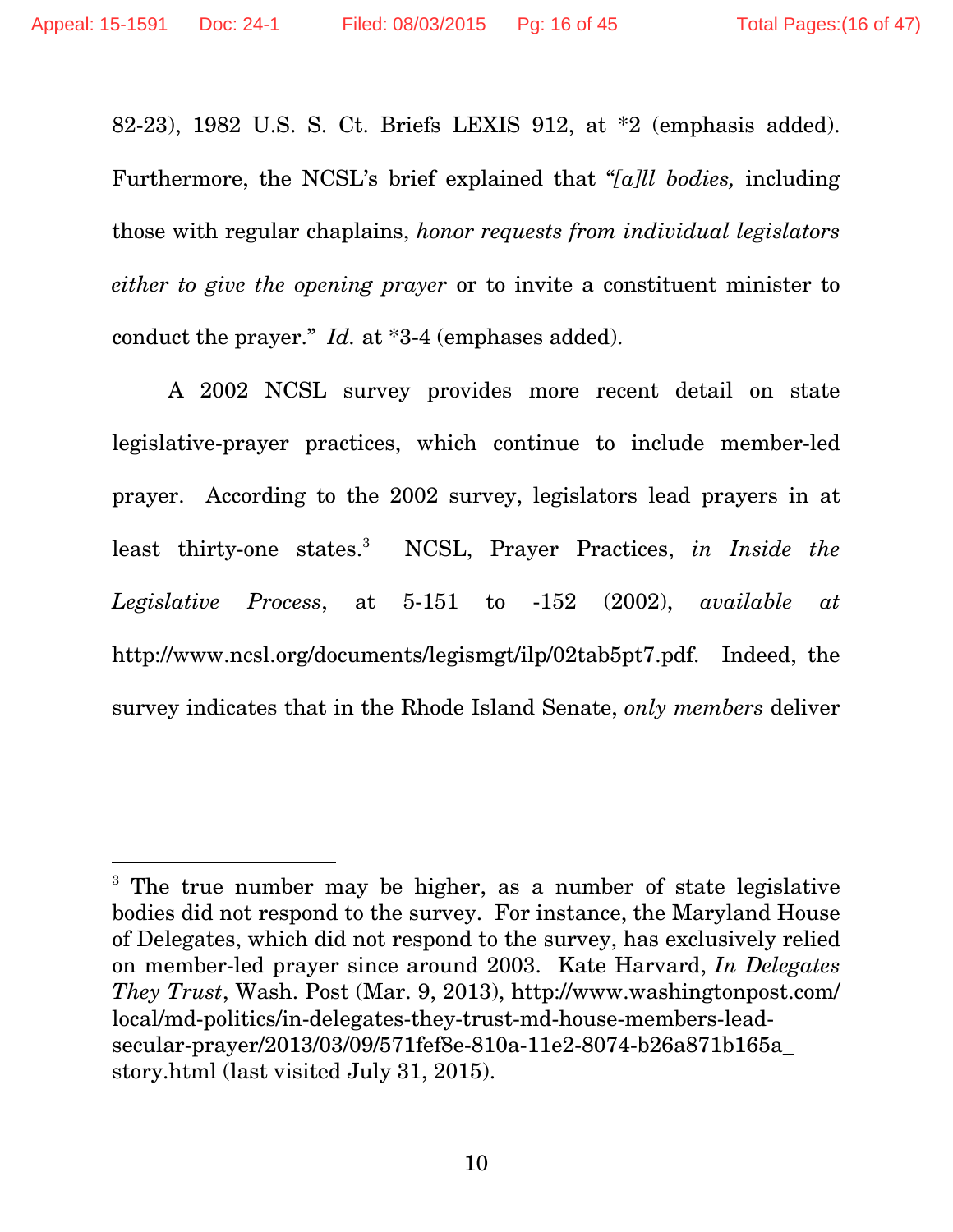-

the invocation. *Id.*4

The prevalence of member-directed prayer practices also manifests itself in state statutes and the rules of state legislatures. The Michigan House of Representatives, for instance, requires the clerk to "arrange for a Member to offer an invocation . . . at the opening of each session," which may be "delivered by the Member or a Member's guest." Mich. H.R. R. 16. And the South Carolina Code provides that local "deliberative public bod[ies]" can adopt ordinances establishing opening prayers led by "one of the public officials, elected or appointed to the deliberative public body," so long as the opportunity is (as in Rowan County) "regularly and objectively rotated among all of that deliberative public body's public officials." S.C. Code § 6-1-160(B)(1).

Member-led invocations are thus part and parcel of the tradition approved in *Marsh* and *Town of Greece*. The district court's decision would cast aside these important aspects of our national heritage.

<sup>&</sup>lt;sup>4</sup> In the Hawaii House of Representatives, prayer-givers are apparently limited to members and "someone invited by a House member." Prayer Practices, *supra*, at 5-151 to -152.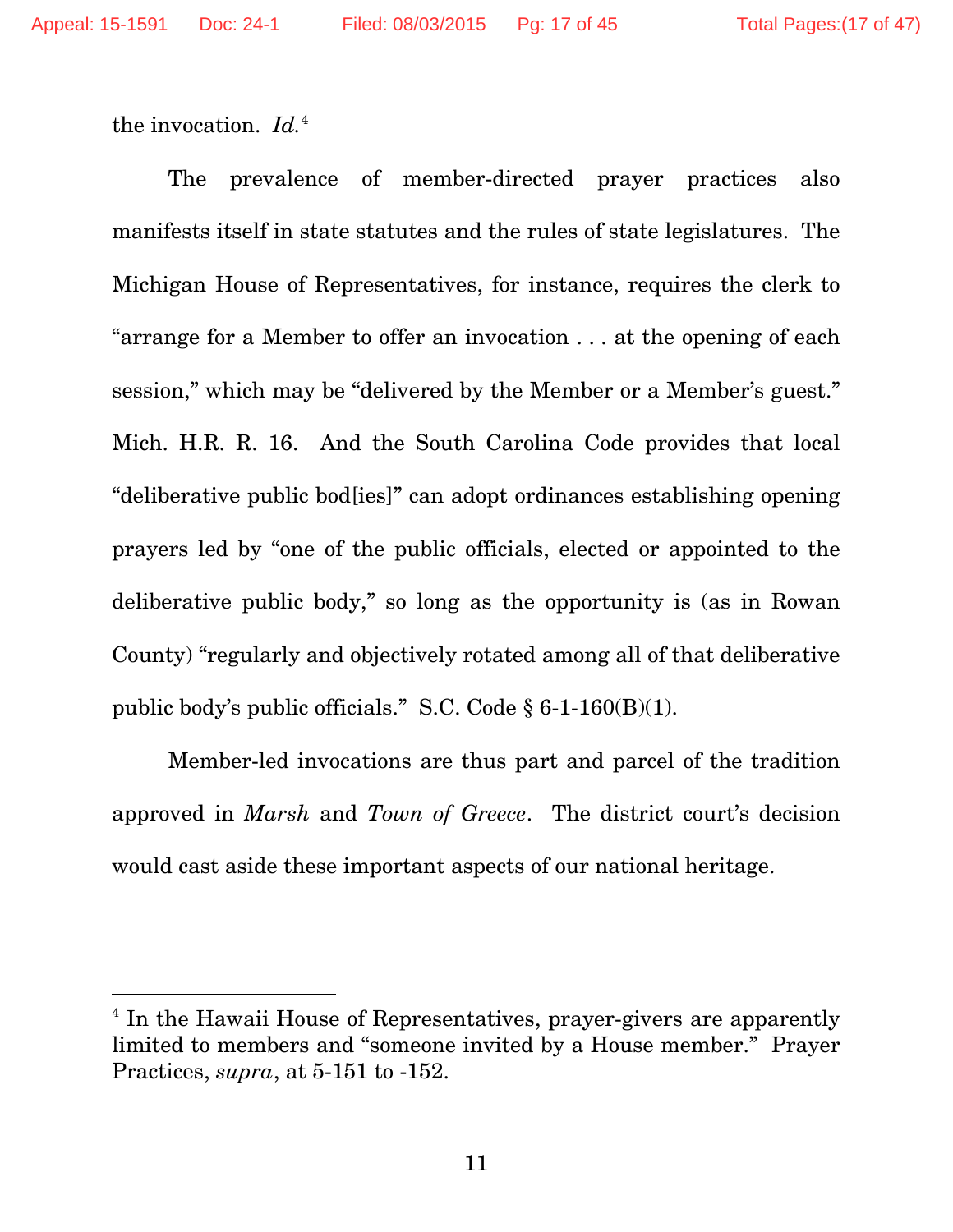### **B. The Identity Of Prayer-Givers Is Unimportant Under Supreme Court And This Court's Precedents**

In keeping with this tradition of elected and public officials engaging in religious speech and exercise—which extends back to the Founding—this Court has continually refused to assign controlling weight to the identity of the prayer-giver.

Contrary to the district court's analysis of the "identity of the prayer-giver" as the "crucial question" to determine the application of *Marsh* and *Town of Greece*, JA 339, this Court has made clear in a series of decisions that whether "prayers were delivered by members . . . was not dispositive." *Joyner v. Forsyth Cnty.*, 653 F.3d 341, 350 (4th Cir. 2011). This Court's legislative-prayer case-law stands for the proposition that the identity of the prayer-giver is not an important constitutional consideration, and nothing in *Town of Greece* undercuts the validity of that principle, which is controlling here.

In *Wynne v. Town of Great Falls*, this Court considered a prayer practice by members of a town council that involved faith-specific language. 376 F.3d 292, 294 (4th Cir. 2004). The Court struck down the practice on grounds that are irrelevant after *Town of Greece*—the faith-specific content of the prayers. *See id.* at 302; *see also* JA 334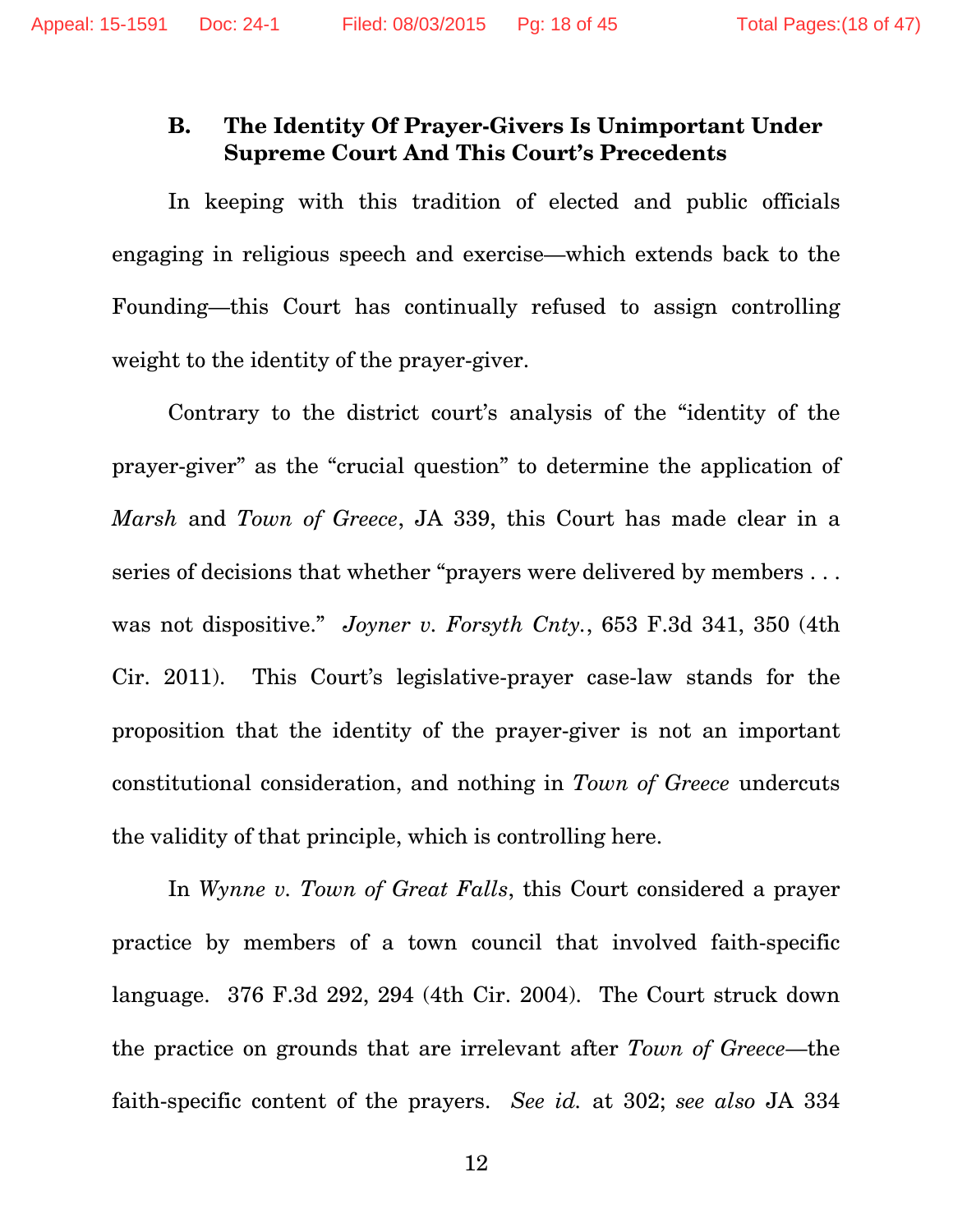(district court opinion) (recognizing that *Town of Greece* abrogates that aspect of the ruling). But in doing so, the Court made no distinction between prayers led by appointed chaplains and elected government officials. It noted instead that "[p]ublic officials' brief invocations of the Almighty before engaging in public business have always, as the *Marsh*  Court so carefully explained, been part of our Nation's history," and that the "Town Council of Great Falls *remains free to engage in such invocations* prior to Council meetings." *Wynne*, 376 F.3d at 302 (emphasis added); *see also Turner v. City Council of Fredericksburg*, 534 F.3d 352, 353 (4th Cir. 2008) (affirming nondenominational local prayer practice led "by one of the Council's elected members followed by the Pledge of Allegiance").

This Court's decision in *Joyner* is to the same effect. 653 F.3d 341. In *Joyner* the county board tried to distinguish *Wynne* on the ground that "the prayers there were delivered by members of the town council." *Id.* at 350. This Court rejected that argument as "miss[ing] the forest for the trees" and observed that the identity of the prayer-givers "was not dispositive" in *Wynne*. *Id. But see* JA 344 (district court opinion) (holding that "determinative differences" include member-led prayer).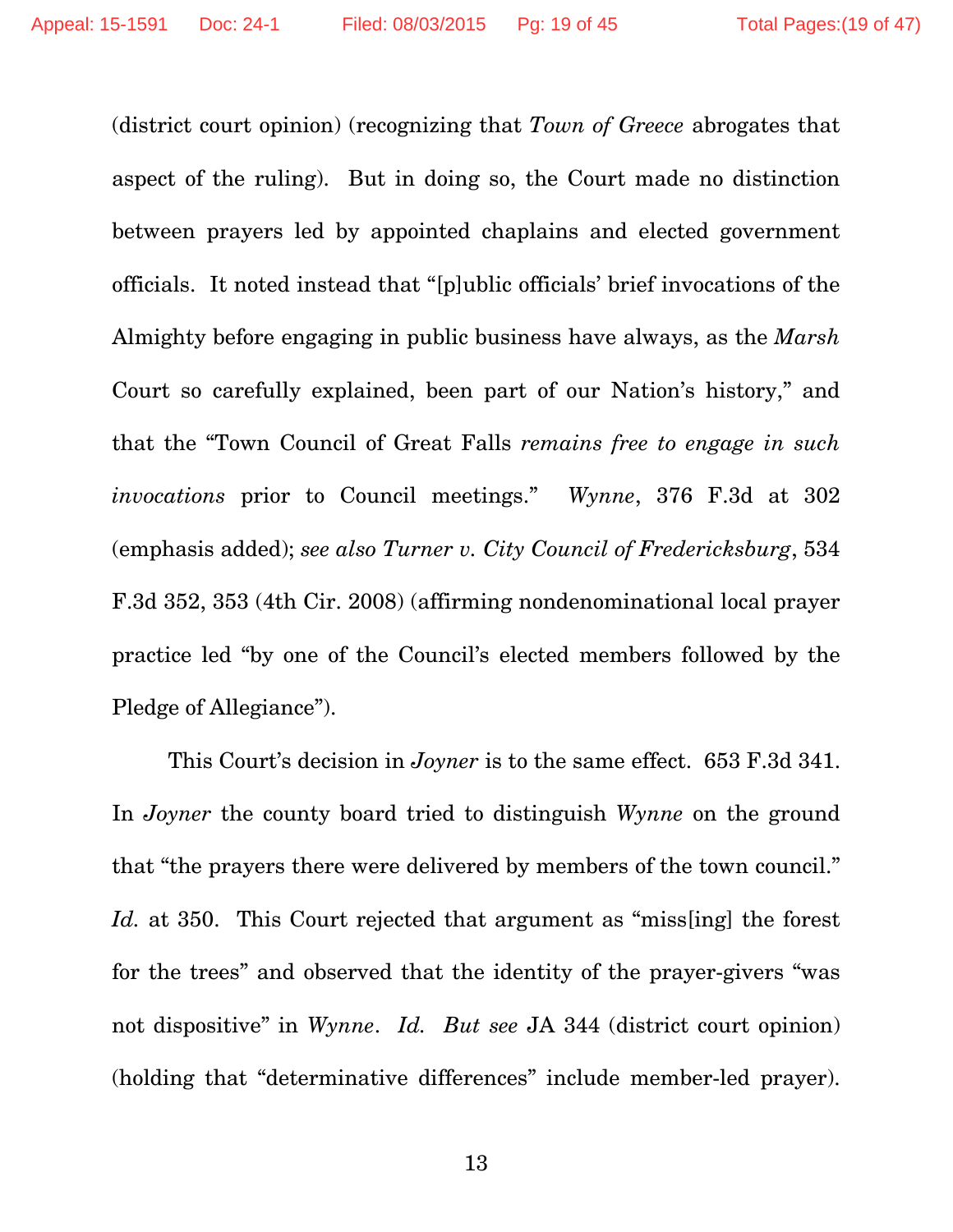Instead, this Court indicated that *Wynne* turned on the (now-rejected) position that "sectarian" content of the prayers at issue was the constitutionally fatal consideration. *Joyner*, 653 F.3d at 350.

The sectarian/nonsectarian analysis underlying these cases was firmly rejected in *Town of Greece*, but the Supreme Court left undisturbed lower courts' holdings that the identity of a particular prayer-giver is not dispositive in the constitutional analysis. *See Snyder v. Murray City Corp.*, 159 F.3d 1227, 1233 (10th Cir. 1998) (en banc) (holding that under *Marsh* "a legislative body does not violate the Establishment Clause when it chooses a particular person to give its invocational prayers"); *cf. McCreary County v. ACLU*, 545 U.S. 844, 877 n.24 (2005) (providing examples of religious acknowledgements used for constitutional purposes, including "[c]rèches placed with holiday symbols and *prayers by legislators*" (emphasis added)). The decision below cannot be reconciled with these precedents, and must therefore be reversed.

## **II. The District Court's Ruling Tramples Legislators' Free Speech And Free Exercise Rights**

Despite our country's long and varied tradition of permitting legislative prayer by legislators, the district court held that the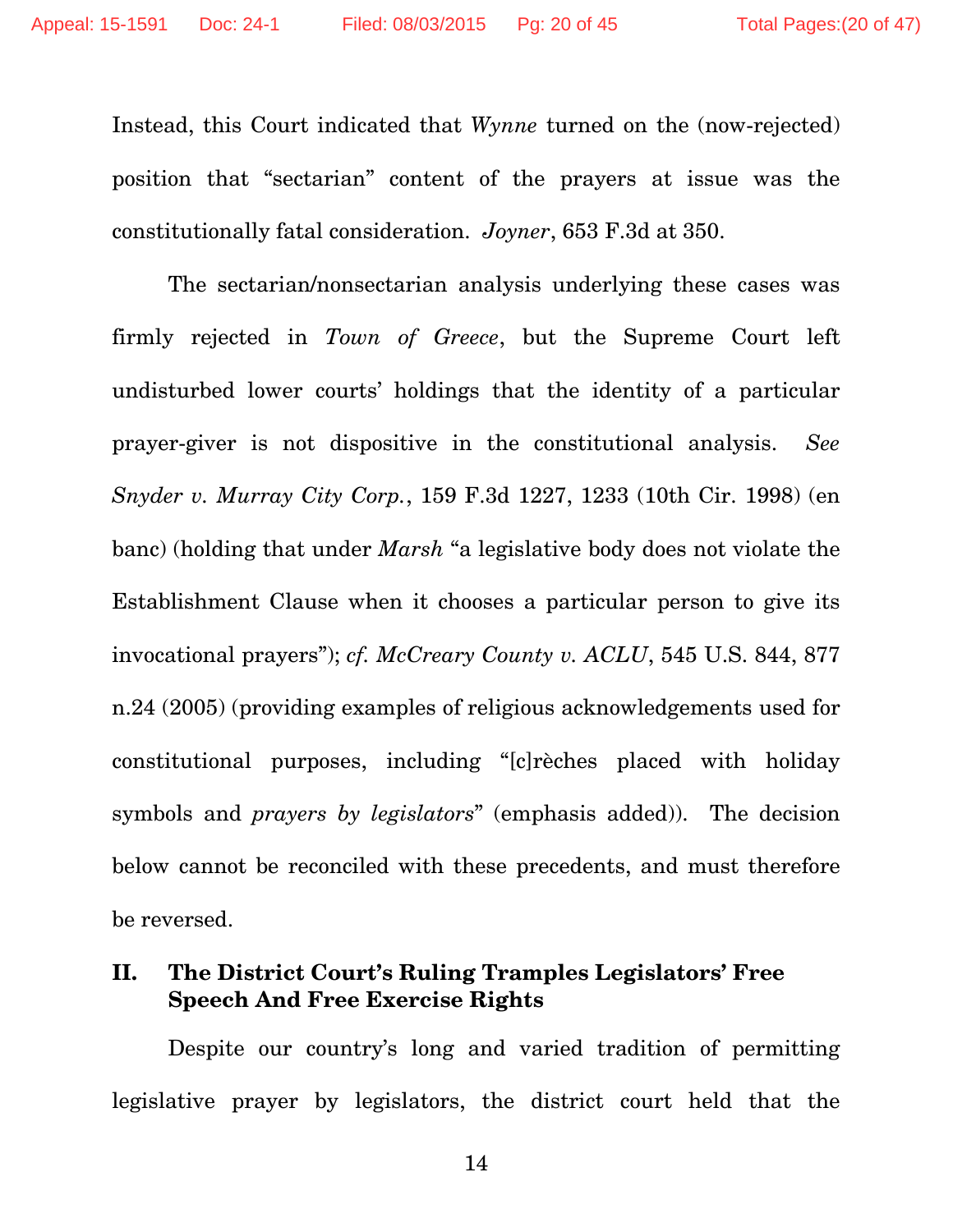Establishment Clause prohibits Rowan County Commissioners from offering sincere, faith-specific invocations to open legislative sessions even as the court recognized that those same members may constitutionally invite (or even pay) third parties to deliver those *same* prayers in the *same* setting. *See* JA 334, 339, 344.

The implications of the district court's departure from historic practice are troubling. *Town of Greece* specifically held that faithspecific legislative prayers are constitutionally permissible, and never suggested that a prayer-giver's occupation would change that analysis. In the wake of the decision below, however, Rowan County Commissioners are improperly forced to choose between two alternative options: (a) They may scrub their prayers of faith-specific references; or (b) they may pay or solicit a third party to deliver prayers. They may not offer faith-specific prayers of their own.

The district court's flawed interpretation of the Establishment Clause would swallow legislators' First Amendment rights whole. That result is untenable.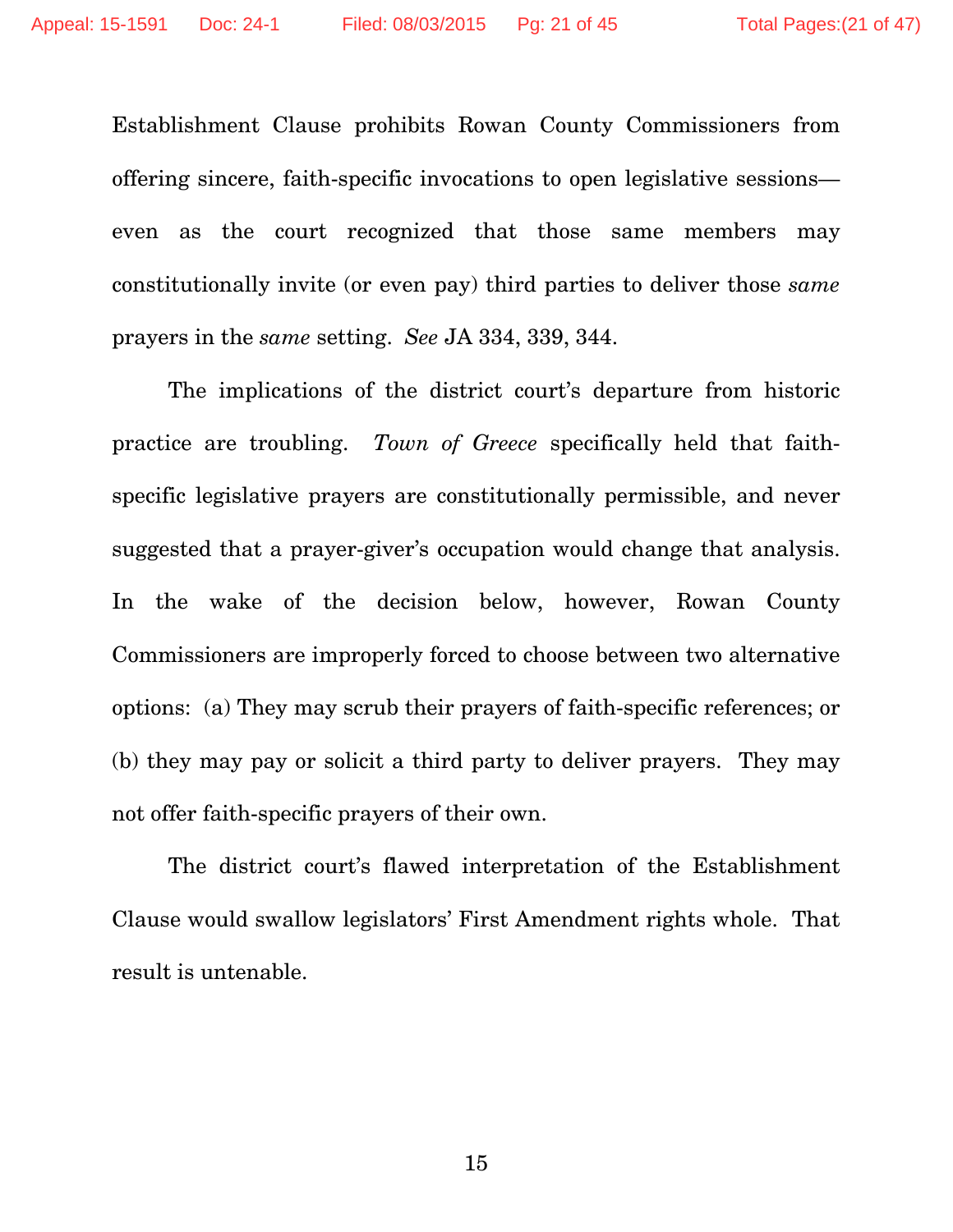## **A. The First Amendment Prohibits Courts From Imposing Court-Determined Standards Of Ecumenicity On Legislative Prayers**

Rowan County Commissioners could apparently satisfy the district court's reading of the Establishment Clause by ceasing to pray "according to their personal faiths." JA 344; *see* JA 339-40 n.4 (noting that "[u]nder a different, inclusive prayer practice, [the] Commissioners might be able to provide prayers"). Despite *Town of Greece*'s abrogation of Fourth Circuit law to the contrary, the district court was preoccupied with prayer content, explaining that most prayers included "references" to Jesus, the Savior, and other tenets of the Christian faith." JA 324.<sup>5</sup> This "overwhelming pattern" of "sectarian prayers" was among the reasons cited by the district court for distinguishing the Board's prayer practice from "the constitutional, historically-rooted legislative prayer" affirmed in *Town of Greece* and *Marsh*. JA 343-44 & n.7.

The problem with the district court's rationale is that—as acknowledged elsewhere in its opinion—"sectarian legislative prayer

 $\overline{a}$ 

<sup>&</sup>lt;sup>5</sup> The district court believed that a prayer was sectarian if the prayergiver concluded "in Jesus's name." *See* JA 324 (asserting that "139 of 143 Board meetings" involved a "sectarian prayer invoking Christianity").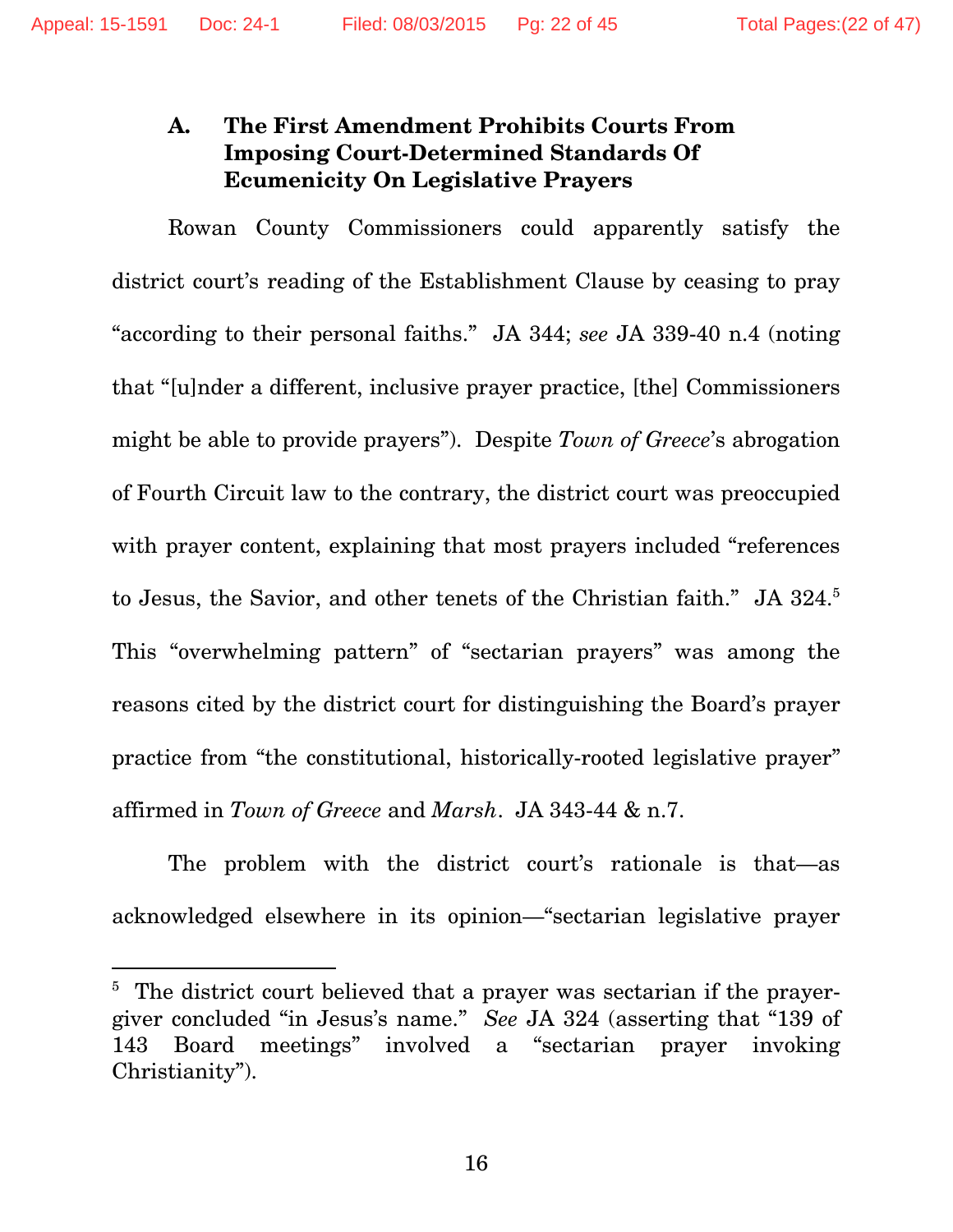does not violate the Establishment Clause." JA 334 (citing *Town of Greece*, 134 S. Ct. at 1823-24). There is no basis for a court to require that prayers be nonsectarian; to the contrary, "[t]he law and the Court could not draw this line for each specific prayer or seek to require [prayer-givers] to set aside their nuanced and deeply personal beliefs for vague and artificial ones." *Town of Greece*, 134 S. Ct. at 1822. The federal courts are without power to reduce lawmakers' prayers to an empty formality addressed to no deity in particular. Indeed, any attempt to establish "supervisors and censors of religious speech" would "involve government in religious matters to a far greater degree than" simply permitting public prayers to be faith-specific. *Id.* "A statecreated orthodoxy puts at grave risk that freedom of belief and conscience which are the sole assurance that religious faith is real, not imposed." *Lee v. Weisman*, 505 U.S. 577, 592 (1992).

The district court's decision has the undeniable effect of imposing a court-defined code of acceptable religious speech on elected officials—a prospect that has dangerous implications for current and aspiring public officials of all religious convictions. Under this rationale, members of legislative bodies (and by extension, other public officials)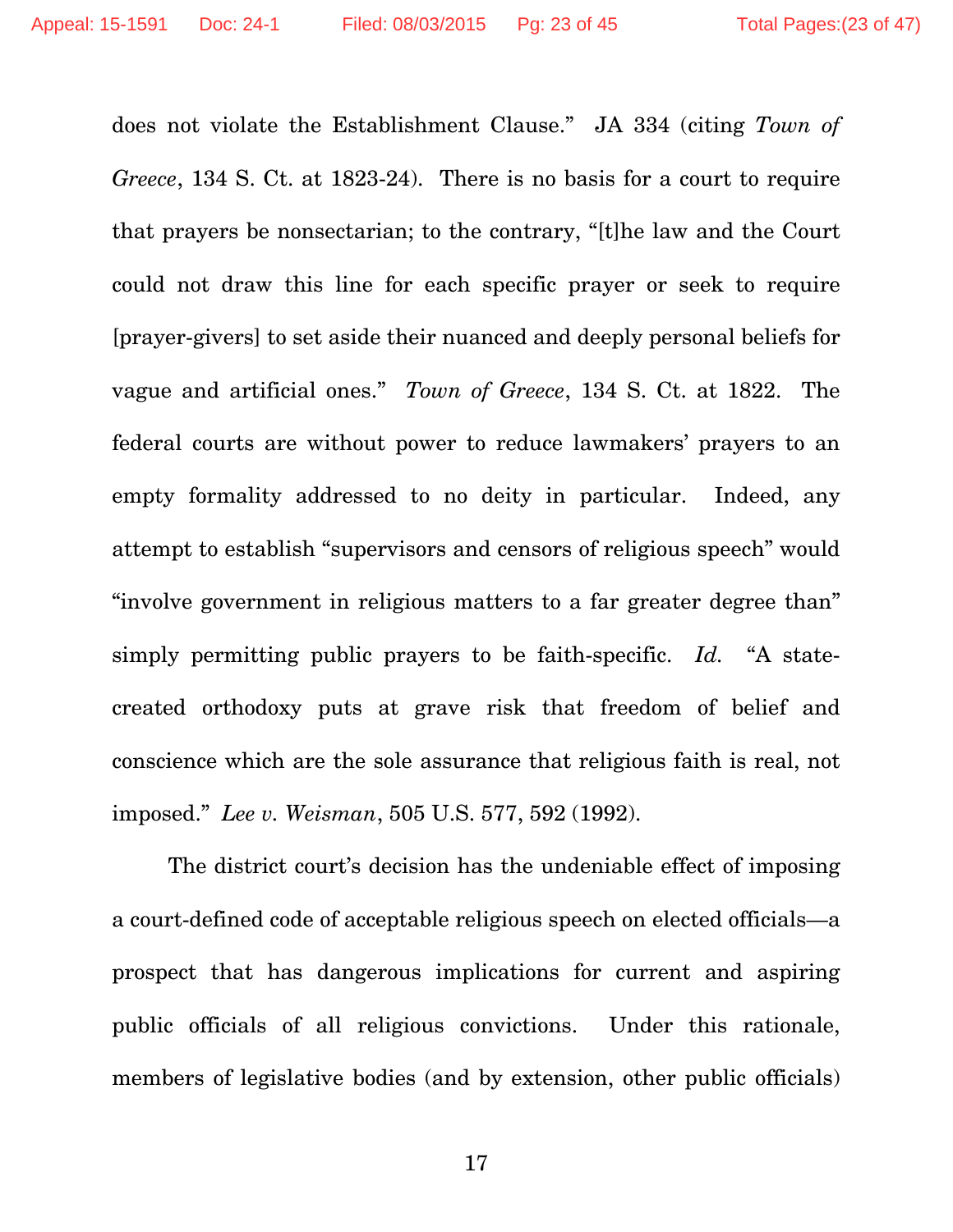would become subject to judicial censorship of religious expressions upon assuming public office. Thus, if a minister from Greece, New York were elected to the town board, the district court's decision would strip that minister of the ability to offer the very same prayers, in the very same context, that the Supreme Court held constitutional in *Town of Greece*. *Cf. Sch. Dist. of Abington Township v. Schempp*, 374 U.S. 203, 306 (1963) (Goldberg, J., concurring) (cautioning that "untutored devotion to the concept of neutrality" can lead to "approval of results" that partake of "a brooding and pervasive devotion to the secular").

Insofar as the district court's decision permits elected officials to offer only generic prayers, it deprives them of the First Amendment's guarantees of the free exercise of religion and the freedom of speech rights that they would enjoy as private citizens delivering a public invocation. *See*, *e.g.*, *Town of Greece*, 134 S. Ct*.* at 1822 (holding that government "must permit a prayer giver" to deliver ceremonial prayers "as conscience dictates," and rejecting a rule that would "force legislatures" or "courts" to "act as supervisors and censors of religious speech").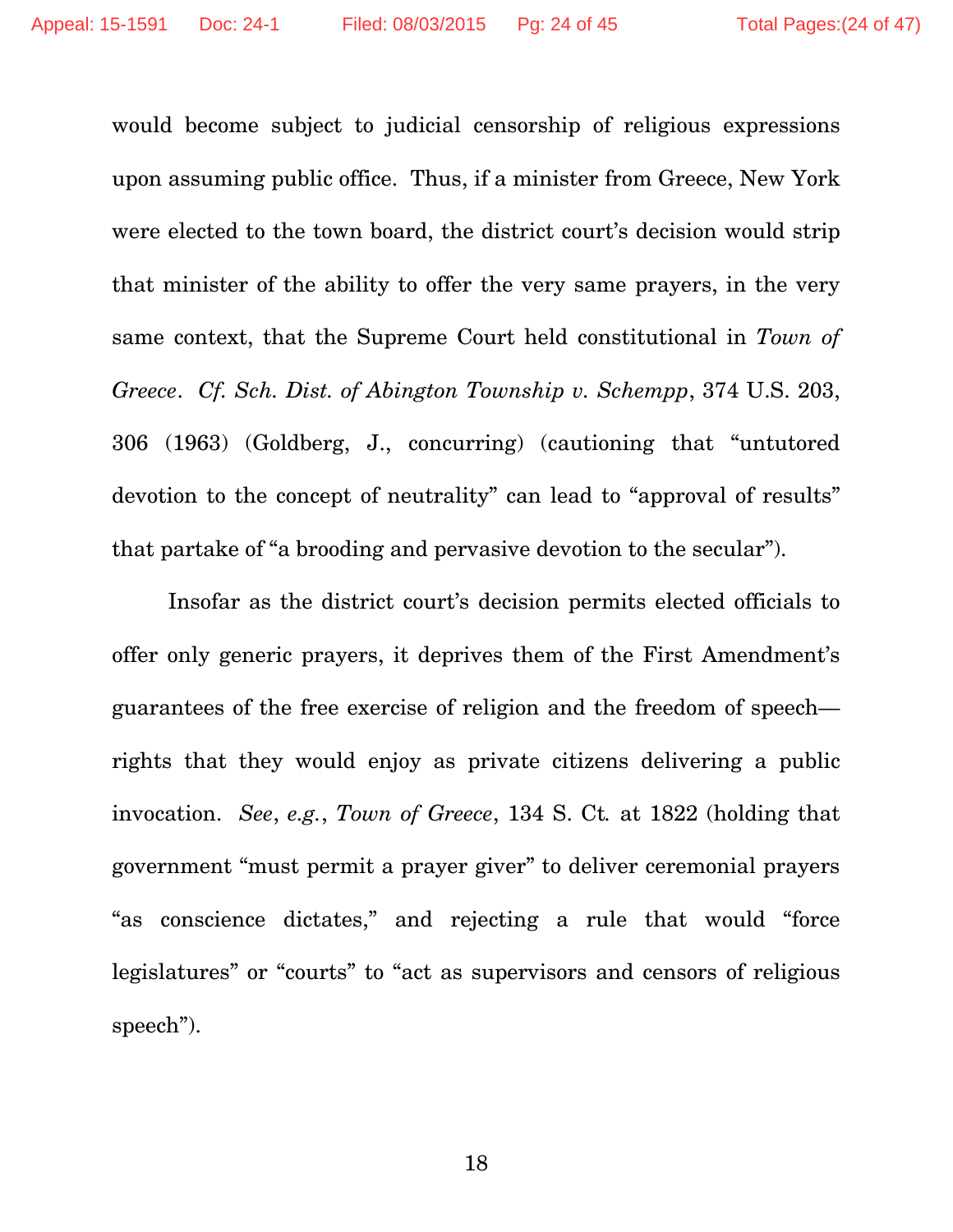But the Free Exercise Clause prohibits the government from conditioning the availability of a state-law right—such as the Rowan County Board's practice of opening legislative sessions with prayer—on surrendering religious commitments. *See McDaniel v. Paty*, 435 U.S. 618 (1978) (striking down a statute enacted per a provision of the Tennessee Constitution that barred ministers from serving as delegates to the State's constitutional conventions). In the words of James Madison, "the leading architect of the religion clauses of the First Amendment," *Hosanna-Tabor Evangelical Lutheran Church & Sch. v. EEOC*, 132 S. Ct. 694, 703 (2012) (internal quotation marks omitted), "" punishing a religious profession with the privation of a civil right" would "'violate a fundamental principle of liberty.'" *McDaniel*, 435 U.S. at 624 (plurality opinion) (quoting 5 *Writings of James Madison* 288 (Gaillard Hunt ed., 1904)). The district court's decision impermissibly accomplishes such a privation by barring elected officials from exercising their state-law right to deliver the invocation unless they forfeit their First Amendment right to do so in their own religious idiom.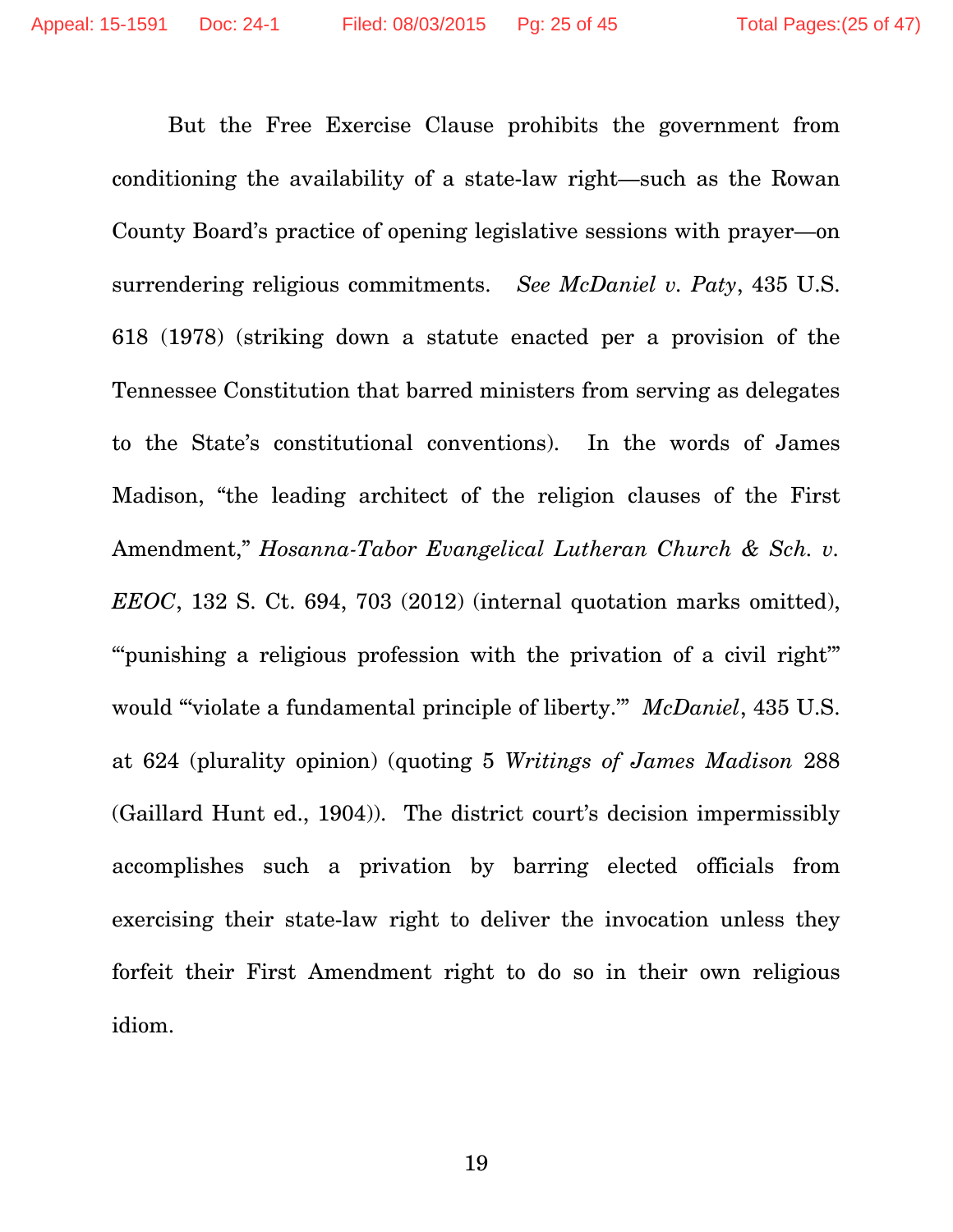$\overline{a}$ 

*Town of Greece* confirms that these principles apply in the specific context of delivering legislative prayers. As explained in Justice Kennedy's plurality opinion, legislative prayers are intended "to accommodate the spiritual needs of lawmakers," and as such, the invocations may permissibly "reflect the values [the lawmakers] hold as private citizens" and can be used as "an opportunity for them to show who and what they are without denying the right to dissent by those who disagree." *Town of Greece*, 134 S. Ct. at 1826 (plurality opinion).6 "Once it invites prayer into the public sphere, government must permit a prayer giver to address his or her own God or gods as conscience dictates, unfettered by what an administrator or judge considers to be nonsectarian." *Id.* at 1822-23 (majority opinion). The First Amendment does not permit the government to "mandate a civic religion that stifles

<sup>6</sup> Justice Kennedy's plurality opinion is controlling on this point, as Justices Scalia and Thomas would go further and hold that the Establishment Clause is violated only by "coercion of religious orthodoxy and of financial support *by force of law and threat of penalty*." *Town of Greece*, 134 S. Ct. at 1837 (Thomas, J., concurring in part and concurring in the judgment, joined in relevant part by Scalia, J.) (internal quotation marks omitted). The narrowest rationale that would command the support of five Justices is binding, even if some Justices would reach the result under a different test. *Marks v. United States*, 430 U.S. 188, 193-94 (1977).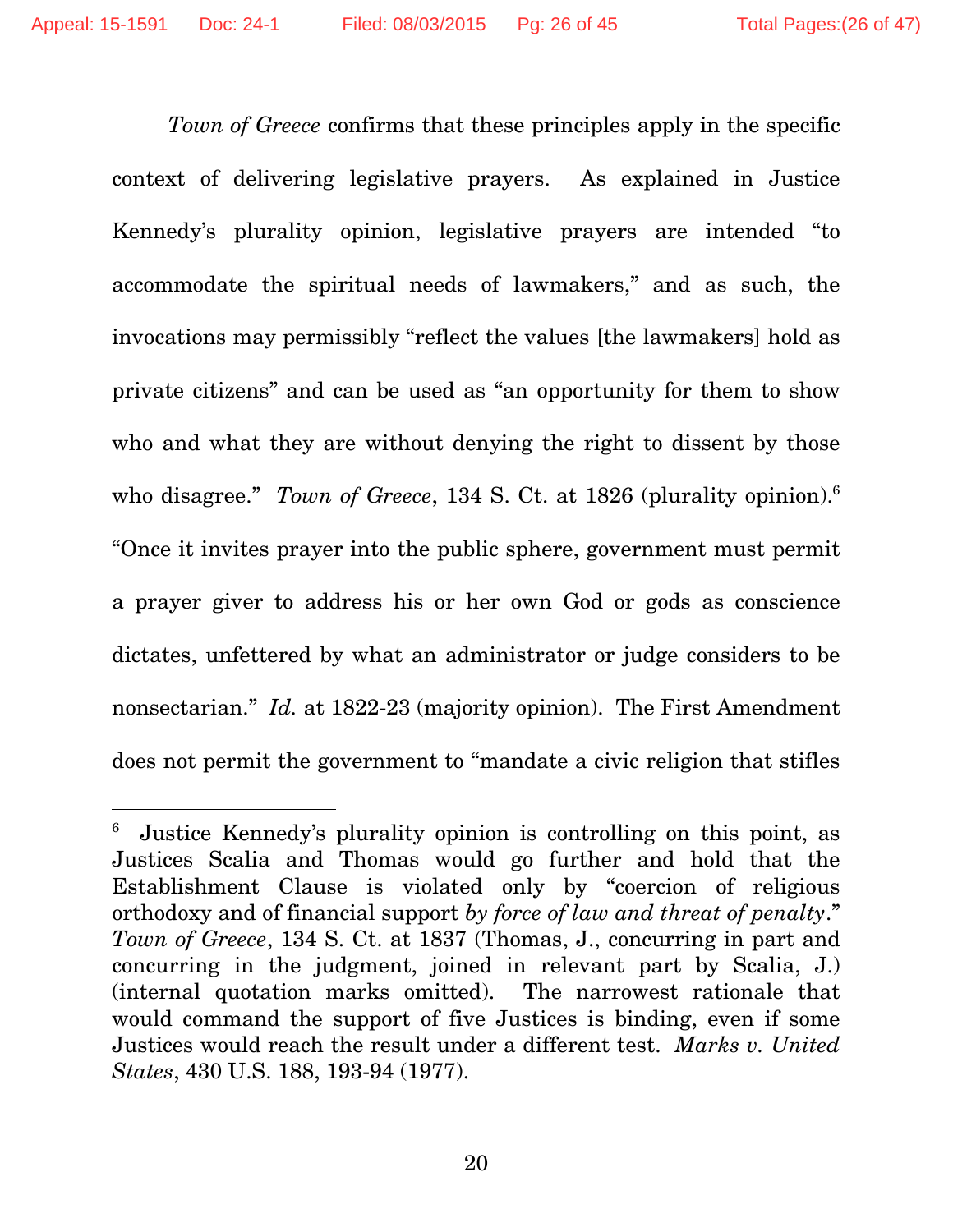any but the most generic reference to the sacred any more than it may prescribe a religious orthodoxy." *Id.* at 1822; *see Walz v. Tax Comm'n of City of N.Y.*, 397 U.S. 664, 669 (1970) ("[T]here is room for play in the joints productive of a benevolent neutrality which will permit religious exercise to exist without sponsorship and without interference.").

Any contrary holdings from this Circuit have been abrogated by *Town of Greece*. *Compare Turner*, 534 F.3d at 356 (holding that government could "regulate the content of what is or is not expressed" without violating a legislator's "Free Exercise and First Amendment rights" (citation omitted)), *with Town of Greece*, 134 S. Ct. at 1822-23 (legislatures and courts may not "act as supervisors and censors of religious speech"; prayer-givers "must" instead be permitted to pray "as conscience dictates" absent proselytizing or denigration of other faiths); id. at 1826 (plurality opinion) (ceremonial prayer provides "an opportunity for [lawmakers] to show who and what they are").

### **B. Barring Lawmakers From Offering Invocations Is Inconsistent With The Purpose Of Legislative Prayer**

A second possible response to the district court's opinion would be to expend time and taxpayer money on either instituting a formal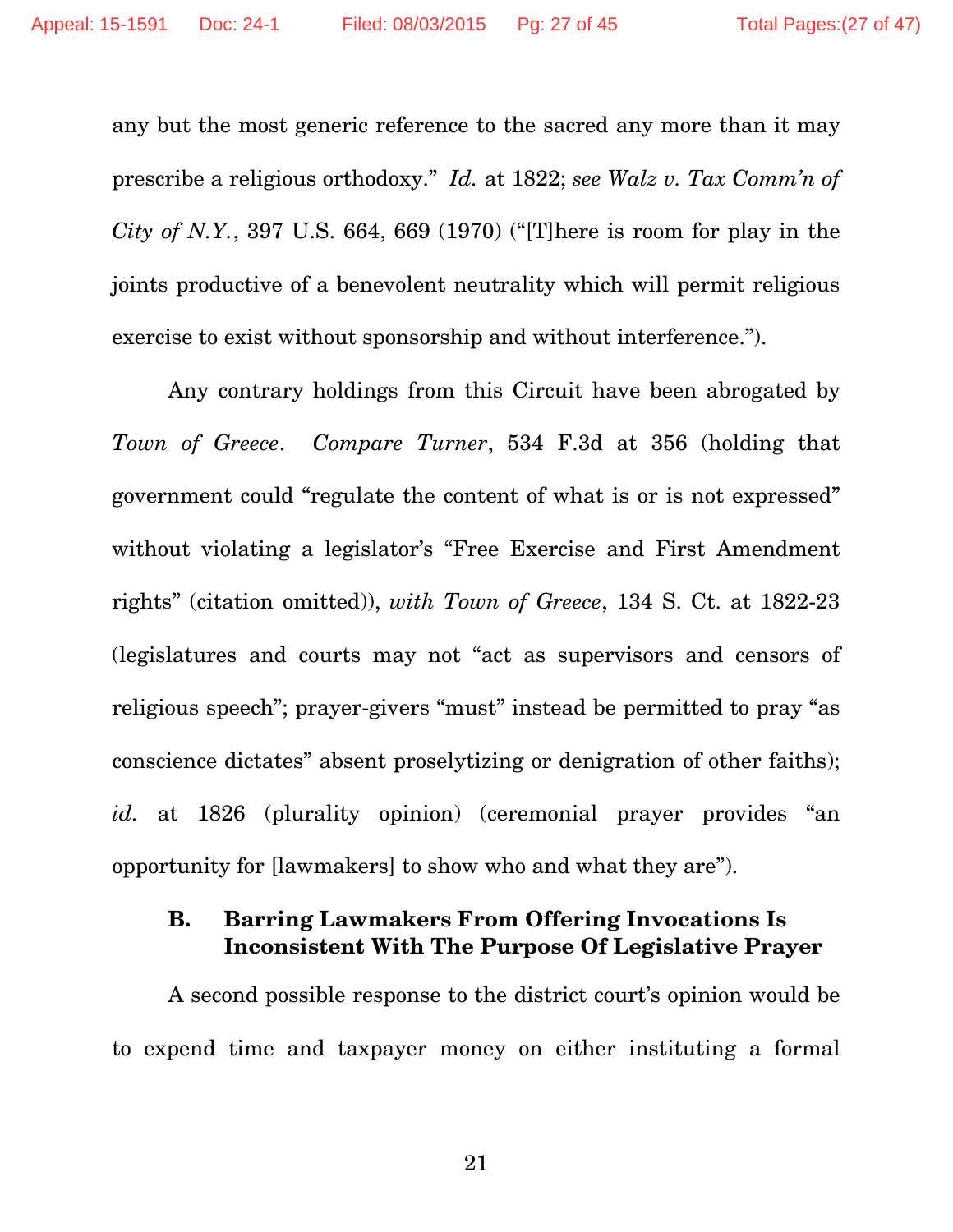chaplaincy (as in *Marsh*) or soliciting local ministers to deliver the prayers (as in *Town of Greece*).

But forcing Rowan County Commissioners to outsource the invocation would abandon the tradition of opening legislative sessions with a member-led invocation and improperly divest the members of their right to offer faith-specific invocations on their own behalf in accordance with their consciences—thereby implicating the same First Amendment problems as mandating generic prayers, *see supra* Section II.A. Moreover, as the *Town of Greece* plurality emphasized, a major purpose of the opening prayer is to "accommodate the spiritual needs *of lawmakers* and connect them to a tradition dating to the time of the Framers." 134 S. Ct. at 1826 (plurality opinion) (emphasis added). The constitutional legitimacy of this purpose precludes the district court's view that lawmakers should be barred from participating in this exercise designed for their benefit.

In that regard, the record confirms that lawmakers themselves are perhaps uniquely qualified to offer uplifting, heartfelt prayers on matters that concern their constituents. *See*, *e.g.*, Transcription of Invocations, Dist. Ct. Dkt. 6-4, at 4 (Case No. 1:13-cv-00207) (invocation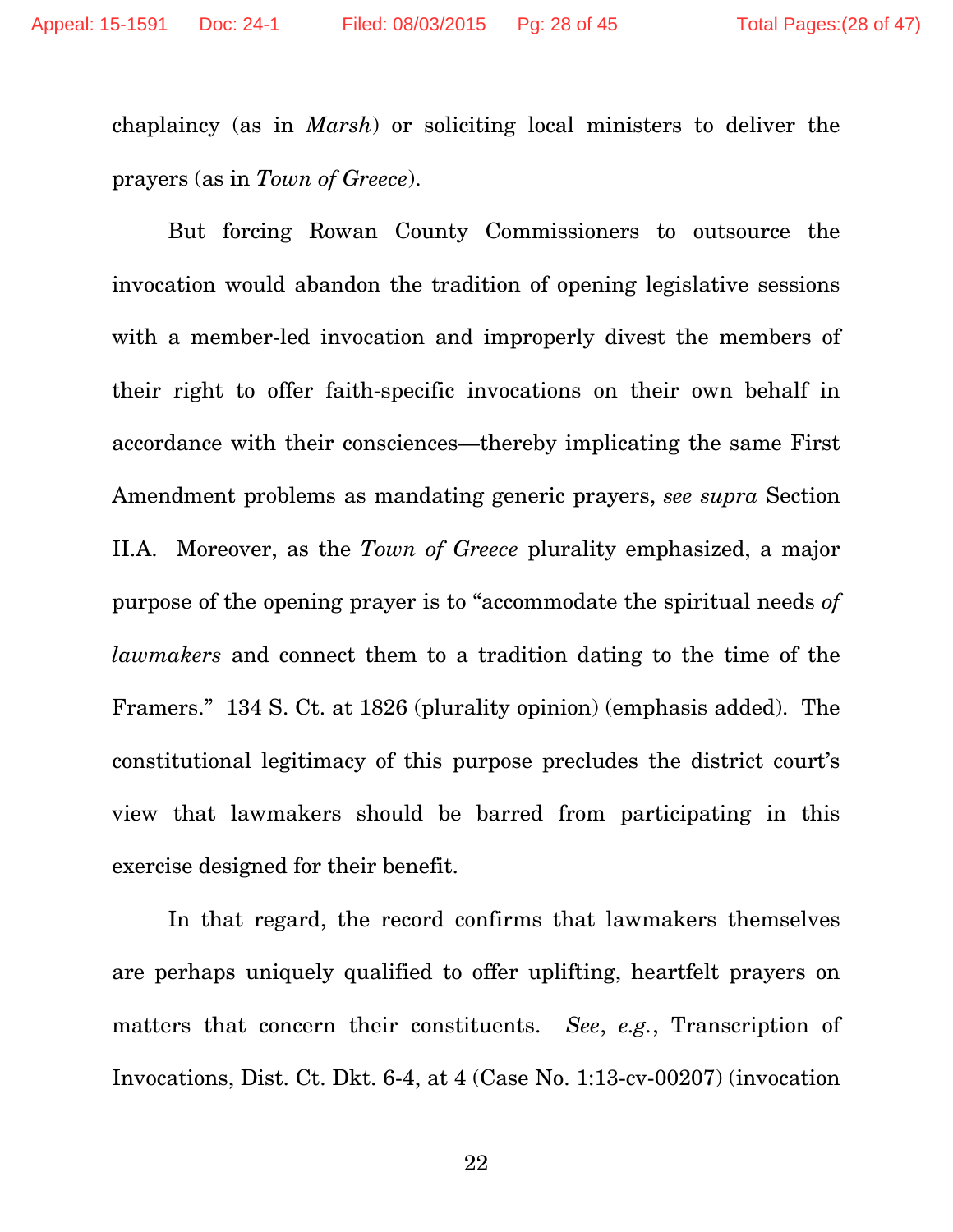for Mar. 17, 2008) ("And also, a special prayer for Deputy Sheriff Janet Wietbrock, who has been severely injured in the line of duty. Please be with her and her family."); *id.* at 19 (invocation for Apr. 18, 2011) (praying for "those who suffered damage" and "lost family members" "the other day in the storm," and "for our servicemen overseas; we had a big deployment recently—local people that went over to Iraq, we pray for them"). Nothing in the text, history, structure, or purpose of the Establishment Clause bars members of deliberative public bodies from beginning their sessions by petitioning for guidance on matters of local concern.

Moreover, there is no constitutionally meaningful distinction between a prayer offered by a board member and a prayer offered by a third party invited by one or more board members. Both prayers arise in the same context and serve the same purpose. If anything, Rowan County's practice is less discriminatory than the practices approved in *Town of Greece* and *Marsh*: By rotating the prayer among members of the Board, Rowan County was not involved in selecting prayer-givers. By comparison, it would be inherently more "discriminatory" to force Rowan County to select a *single* chaplain from a *single* faith tradition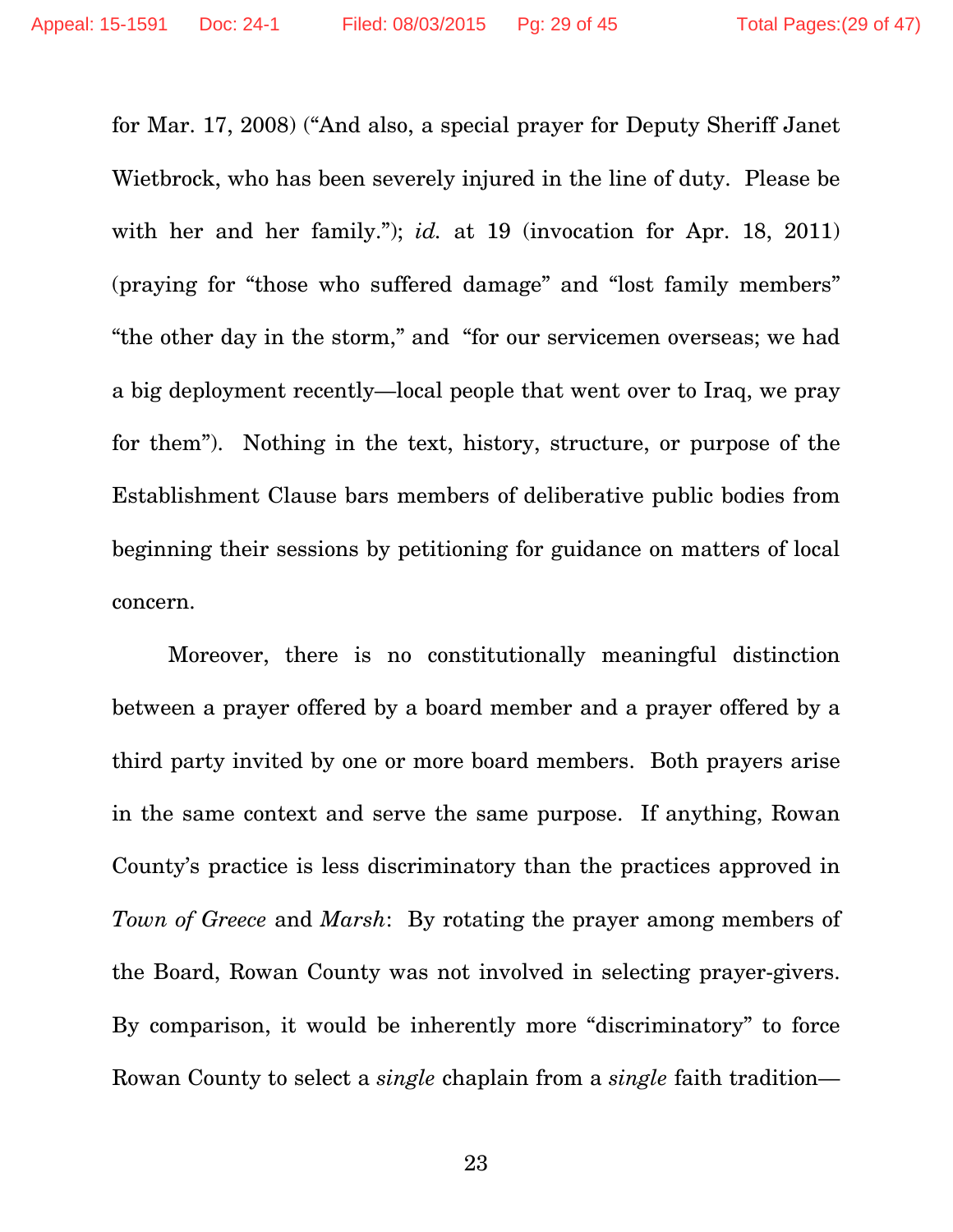the practice explicitly affirmed in *Marsh*. The same is true of requiring the county to compile a list of local ministers willing to deliver the prayer, and then to solicit their services. *See Town of Greece*, 134 S. Ct. 1811. And neither of these more "discriminatory" alternatives would necessarily result in prayers that "referenc[e] a deity specific to one faith other than Christianity" (JA 18 ¶ 29) or otherwise reflect a broader religious diversity than rotating prayer duties among the Commissioners elected by the citizens of Rowan County. *See Town of Greece*, 134 S. Ct. at 1816 ("[N]early all of the congregations in town were Christian; and from 1999 to 2007, all of the participating ministers were too."). There is thus no basis for precluding Rowan County Commissioners from delivering the invocation.

\* \* \*

There is, of course, a third way in which the Rowan County Board could respond to the district court's decision. Despite the Board's desire to "connect . . . to a tradition dating back to the time of the Framers," *Town of Greece*, 134 S. Ct. at 1826 (plurality opinion), the Board could "forswear altogether the practice of having a prayer before meetings," "terrified of the legal fees that may result from a[nother] lawsuit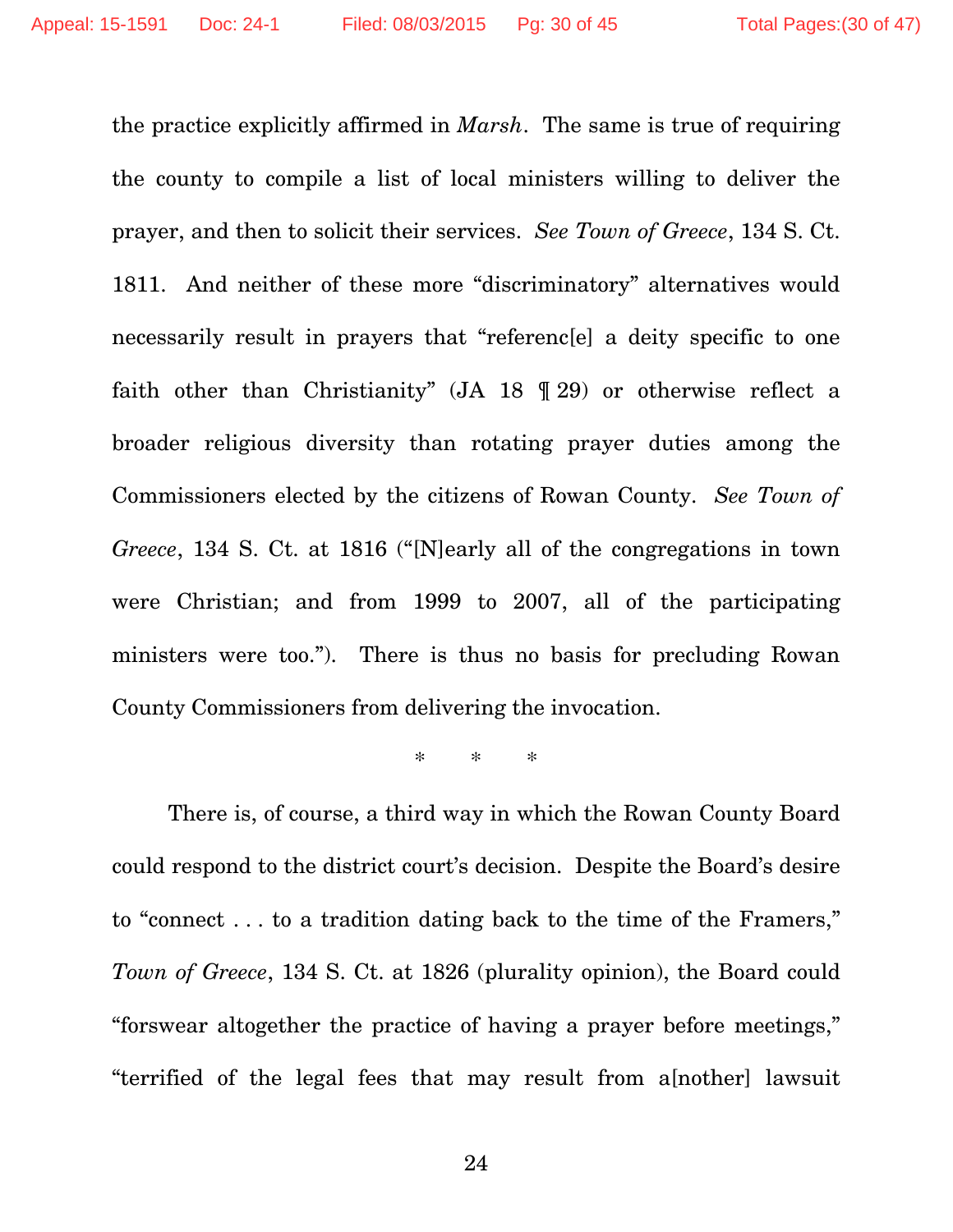claiming a constitutional violation." *Id.* at 1831 (Alito, J., concurring). This repressive result is apparently the one that plaintiffs and their attorneys hope to achieve. *Cf.* Montag-Siegel Aff. ¶ 13, Dist. Ct. Dkt. 6-2 ("I have no problem whatsoever with them praying according to their religious beliefs *in their private lives*, but when they are acting as elected officials, they need to represent us all." (emphasis added)).

This Court should not aid the plaintiffs in robbing Rowan County of its prayer tradition and the Commissioners of their constitutional rights. As this Court has recognized, the Establishment Clause "does not create a 'heckler's veto'" that litigious adults can use to eradicate religious expressions they disagree with. *Lambeth v. Bd. of Comm'rs of Davidson Cnty.*, 407 F.3d 266, 272 (4th Cir. 2005) (citation omitted). Rather, "[o]ur tradition assumes that adult citizens, firm in their own beliefs, can tolerate and perhaps appreciate a ceremonial prayer delivered by a person of a different faith." *Town of Greece*, 134 S. Ct. at 1823 (plurality opinion).

#### **III. Opening Legislative Sessions With Member-Led Prayer Is Not Coercive**

The district court's decision also rests on the flawed premise that member-led prayer should be viewed differently under the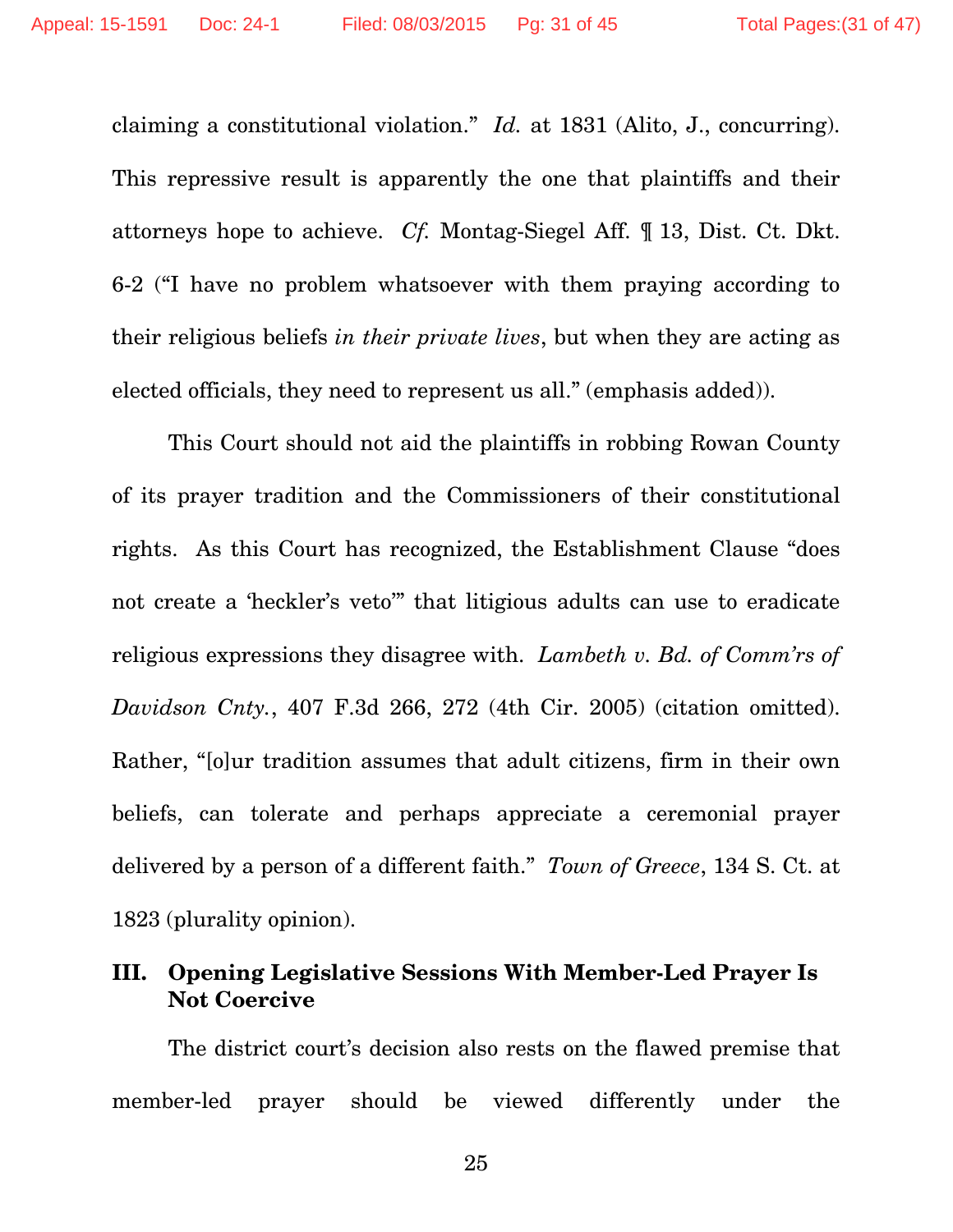$\overline{a}$ 

Establishment Clause than the prayers of paid chaplains or invited ministers because individuals may feel coerced to participate in the prayer for fear of incurring retaliation from the legislative body. JA 349-50. Yet as with the rest of the district court's Establishment Clause analysis, its "coercion" conclusion buckles under the weight of controlling precedent. *Town of Greece* confirms that legislators may take public, religious actions and invite others to participate. The district court attempts to muddy the facts and operative evidentiary burdens, but the reality remains that legislator-led prayer is constitutionally protected.

#### **A. "Fact-Sensitive" Analysis Confirms That Rowan County's Prayer Practice Is Not Coercive**

Purportedly applying the *Town of Greece* plurality's analysis of what constitutes a coercive religious practice,<sup>7</sup> the district court

<sup>7</sup> Without question, Rowan County's prayer practice would raise no coercion concerns for two members of the *Town of Greece* majority. *See*  134 S. Ct. at 1838 (Thomas, J., concurring in part and concurring in the judgment, joined in relevant part by Scalia, J.) ("to the extent that coercion is relevant to the Establishment Clause analysis, it is actual legal coercion that counts—not the 'subtle coercive pressures' allegedly felt by respondents in this case" (citation omitted)); *id.* (agreeing with plurality that offense "'does not equate to coercion'").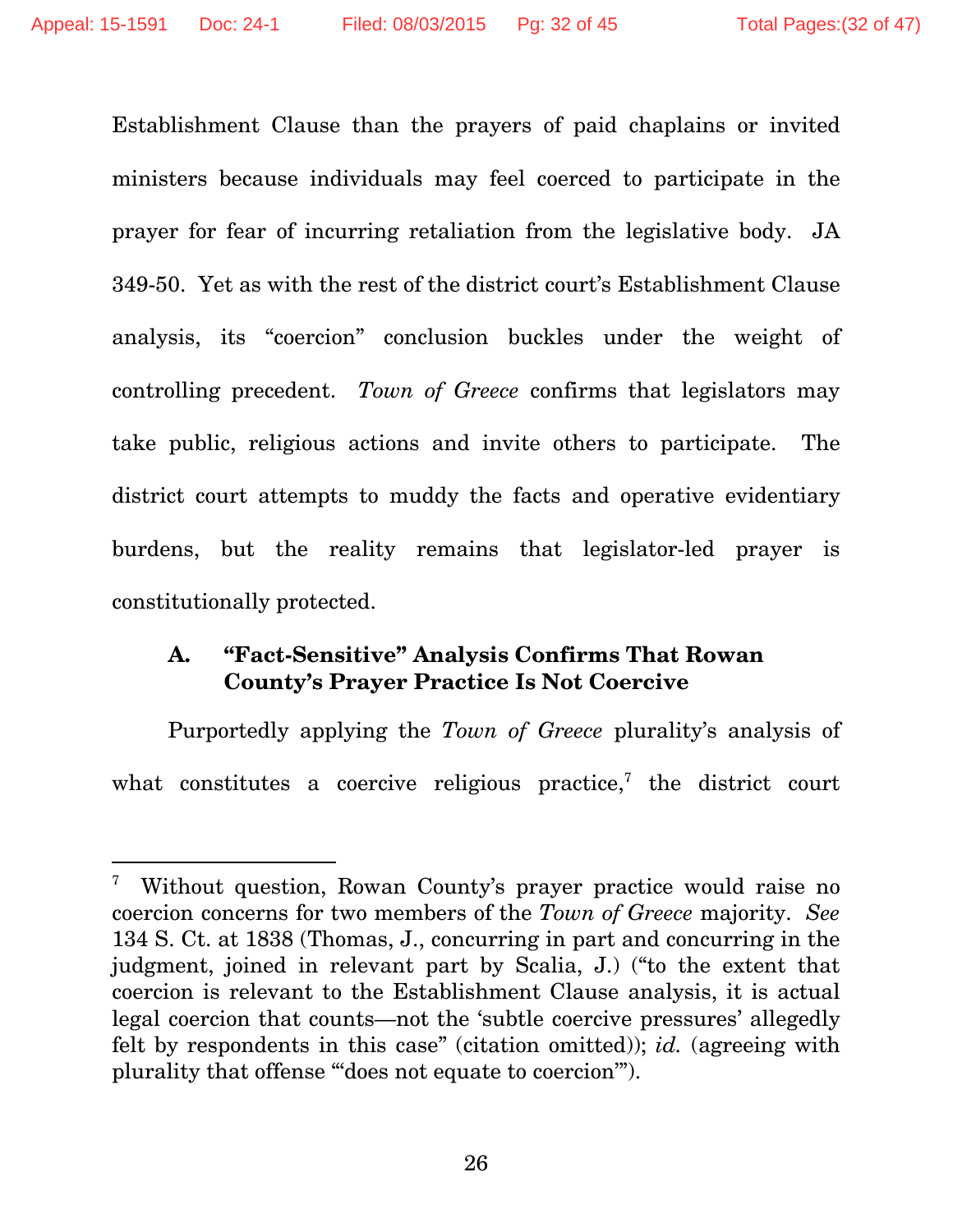concluded that Commissioner-led prayer is "unconstitutional coercion" because the prayers almost always sound in Christian tones, are led exclusively by the Commissioners, and often begin with "such phrases as 'let us pray,' or 'please pray with me.'" JA 349-50. But most of these factors were present in *Town of Greece* and *Marsh*, and none warrant a different outcome here.

*First*, it is entirely irrelevant that, in practice, the Commissioners' prayers reflect only a subset of Rowan County citizens' religious beliefs. In *Town of Greece*, *every* prayer-giver for *nine years* had represented a "Christian" congregation, 134 S. Ct. at 1816, and in *Marsh*, a single Presbyterian minister offered prayers for *16 years*, 463 U.S. at 793. While lack of religious diversity is plainly not dispositive, prayers from five democratically elected representatives are, or have the potential to be, more diverse than those offered in either of those contexts. *See supra* 23-24.

*Second*, the district court's reliance on the identity of the speaker fares no better. Neither the Supreme Court nor this Court has taken issue with the identity of the prayer-giver when considering whether legislative prayer is coercive. *See supra* Section I.B.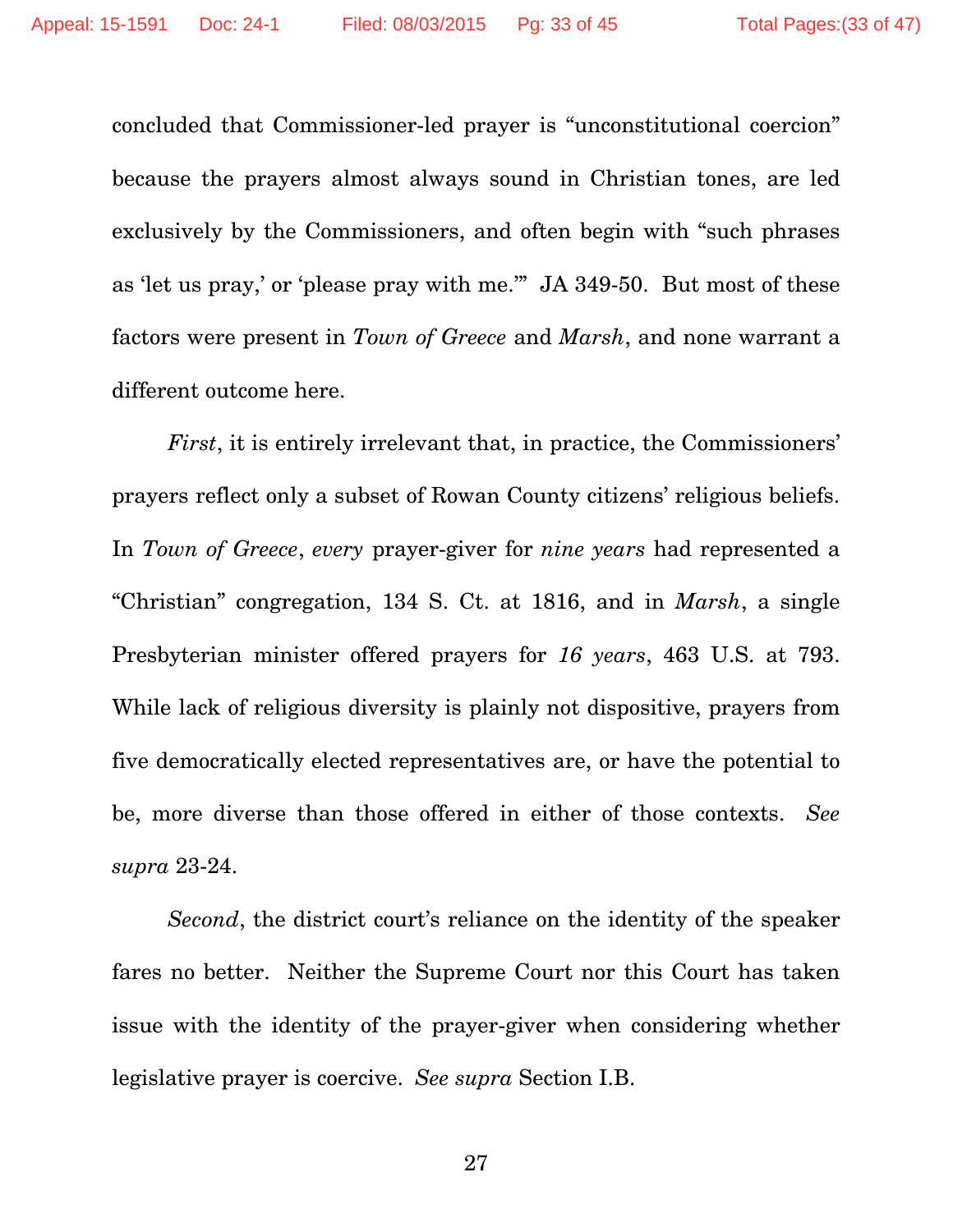Indeed, although the plurality in *Town of Greece* emphasized that determining whether a practice is coercive is "fact-sensitive," it notably explained that the inquiry turns on "both the setting in which the prayer arises and the audience to whom it is directed," 134 S. Ct. at 1825 (plurality opinion)—not, as the district court would have it, the identity of the speaker. And for good reason: It is hard to divine how a Commissioner's personal prayer could smack of coercion more than if a Commissioner "invite[d] a local clergyman to the front of the room to deliver an invocation," *id.* at 1816 (majority opinion). If anything, prayers from a paid chaplain selected by the legislative body as a whole, as in *Marsh*, would seem to place a *greater* legislative imprimatur on such prayers. So too for the practice approved in *Town of Greece*, where the Town Supervisor "would invite a local clergyman to the front of the room to deliver an invocation," then "thank the minister for serving as the board's 'chaplain for the month' and present him with a commemorative plaque." *Id.* Both practices involved deliberate efforts from the legislative body to honor the prayer-giver; both were held not coercive despite this special treatment.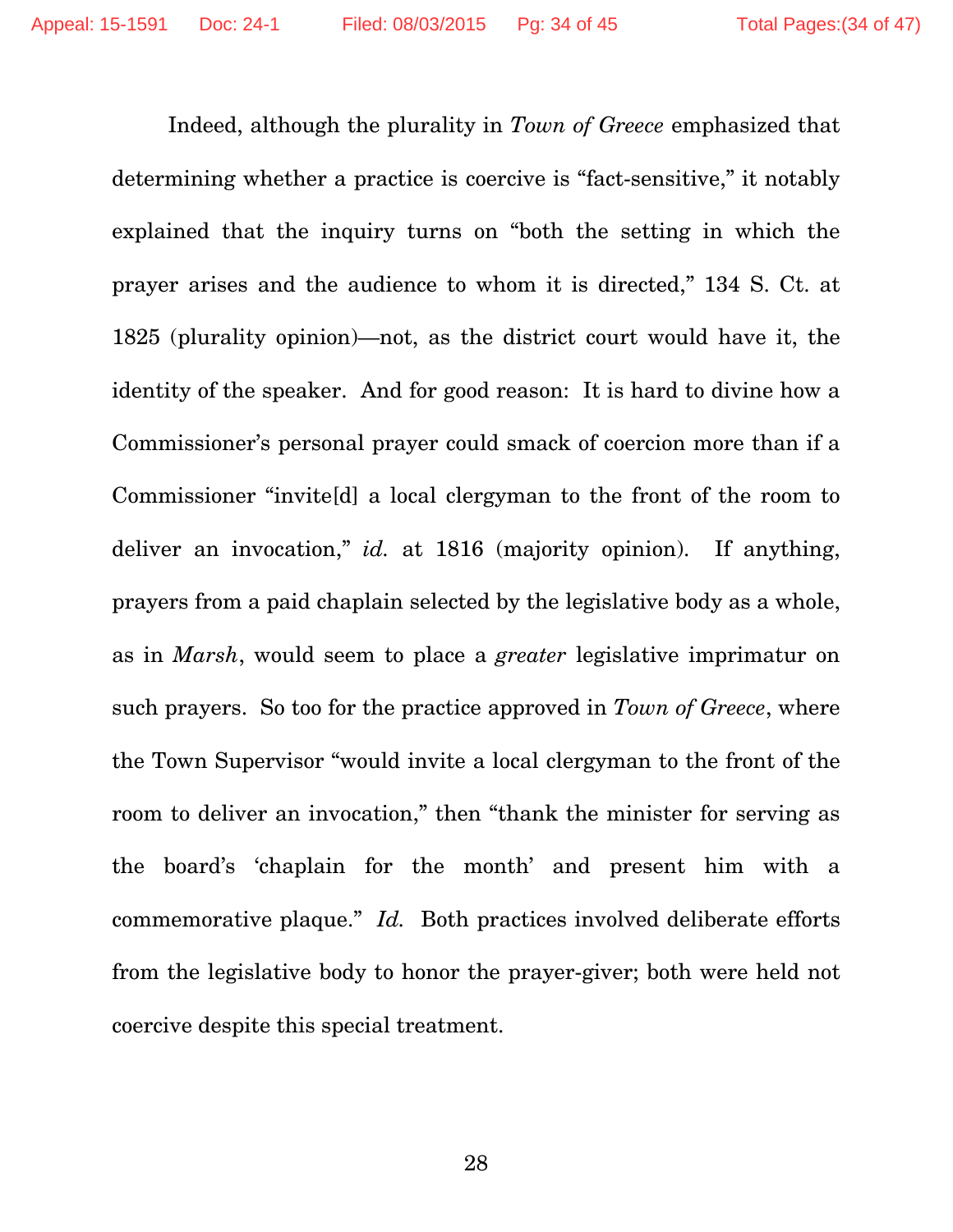If anything, affirming the district court's conclusion that legislators are barred from offering the same prayers that they may invite constituents to give would bring coercion analysis into tension with one of the key historical justifications for legislative prayer: To "accommodate the spiritual needs *of lawmakers* and connect them to a tradition dating to the time of the Framers." *Town of Greece*, 134 S. Ct. at 1826 (plurality opinion) (emphasis added). Part of the historical context against which Establishment Clause concerns are measured is the fact that the "principal audience for these invocations" is not the public, "but lawmakers themselves, who may find that a moment of prayer or quiet reflection sets the mind to a higher purpose and thereby eases the task of governing." *Id.* at 1825; *see also id.* at 1825-26 (citing examples of legislative prayer serving this purpose).

That dynamic is at work in Rowan County. Then-Commissioner Carl Ford, for instance, stated that he "will continue to pray in Jesus' name" because "I am not perfect so I need all the help I can get, and asking for guidance for my decisions from Jesus is the best I, and Rowan County, can ever hope for." JA 18-19 ¶ 31. The district court faults the Commissioners (and apparently the Rowan County public) for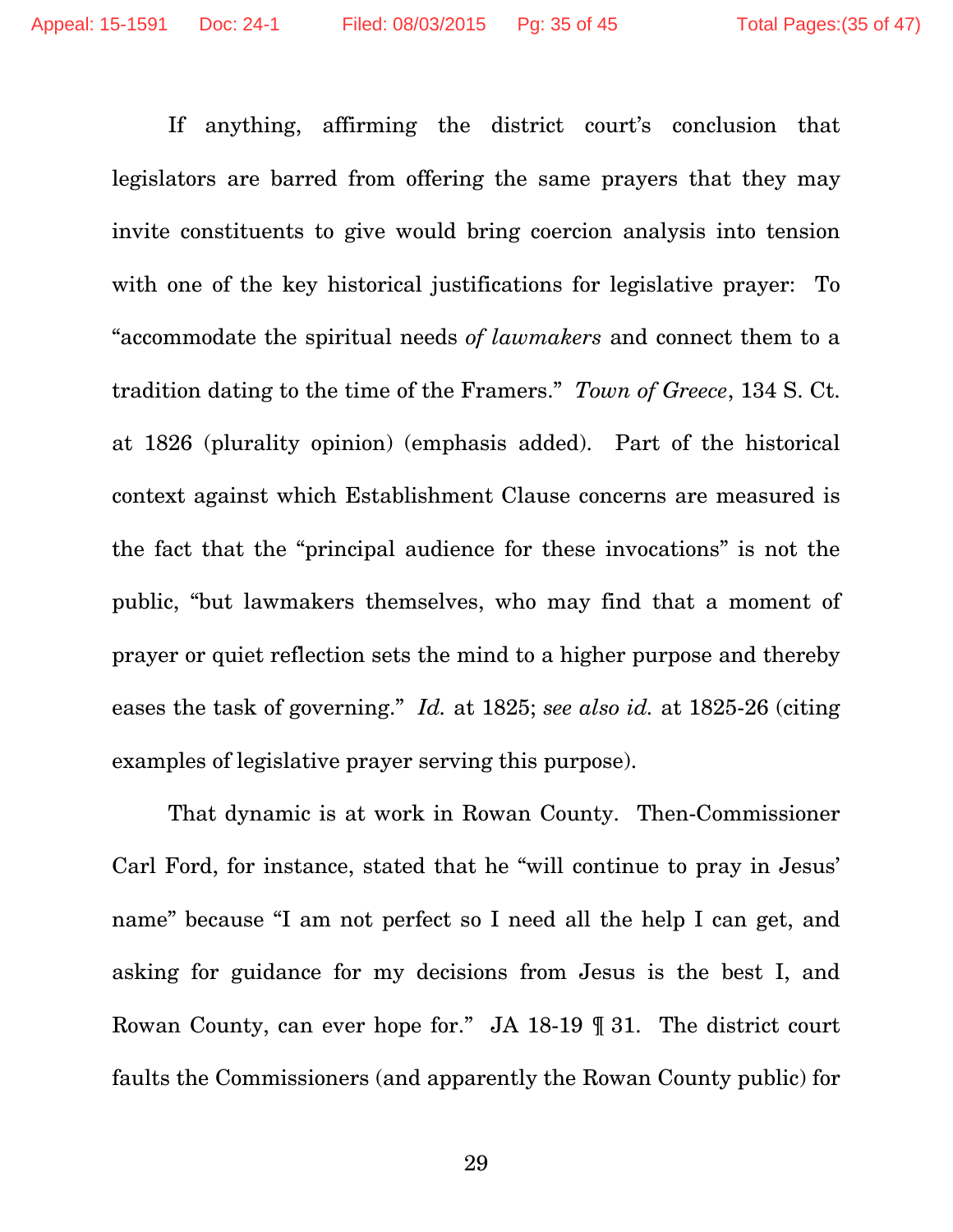not viewing legislative prayer as *exclusively* for the benefit of individual Commissioners. JA 351-53. But the Supreme Court has never required such single-minded purpose. *See Town of Greece*, 134 S. Ct. at 1823 (legislative prayer "meant to lend gravity to the occasion and reflect values long part of the Nation's heritage"). The historical backdrop of legislative prayer for the primary benefit of members *lessens* the potential for coercion when members themselves pray, not increases it.

*Third*, the district court was wrong that expressions such as, "let us pray," have constitutional significance when uttered by a legislator. No reasonable person would interpret that commonplace invitation as a government "directiv[e]." JA 350 (district court opinion). In *Town of Greece*, prayer-givers frequently invited the public to participate in strikingly similar terms. *See* 134 S. Ct. at 1826 (plurality opinion) ("'Let us join our hearts and minds together in prayer'" . . . "'Would you join me in a moment of prayer?'" (citations omitted)); *id.* at 1832 (Alito, J., concurring) (noting that "let us pray" is a "commonplace" and "almost reflexive" invitation to open a prayer). Similar expressions resound in the halls of Congress as well. *See*, *e.g.*, 119 Cong. Rec. 17,441 (Rep. William H. Hudnut III) ("Let us pray."); 146 Cong. Rec.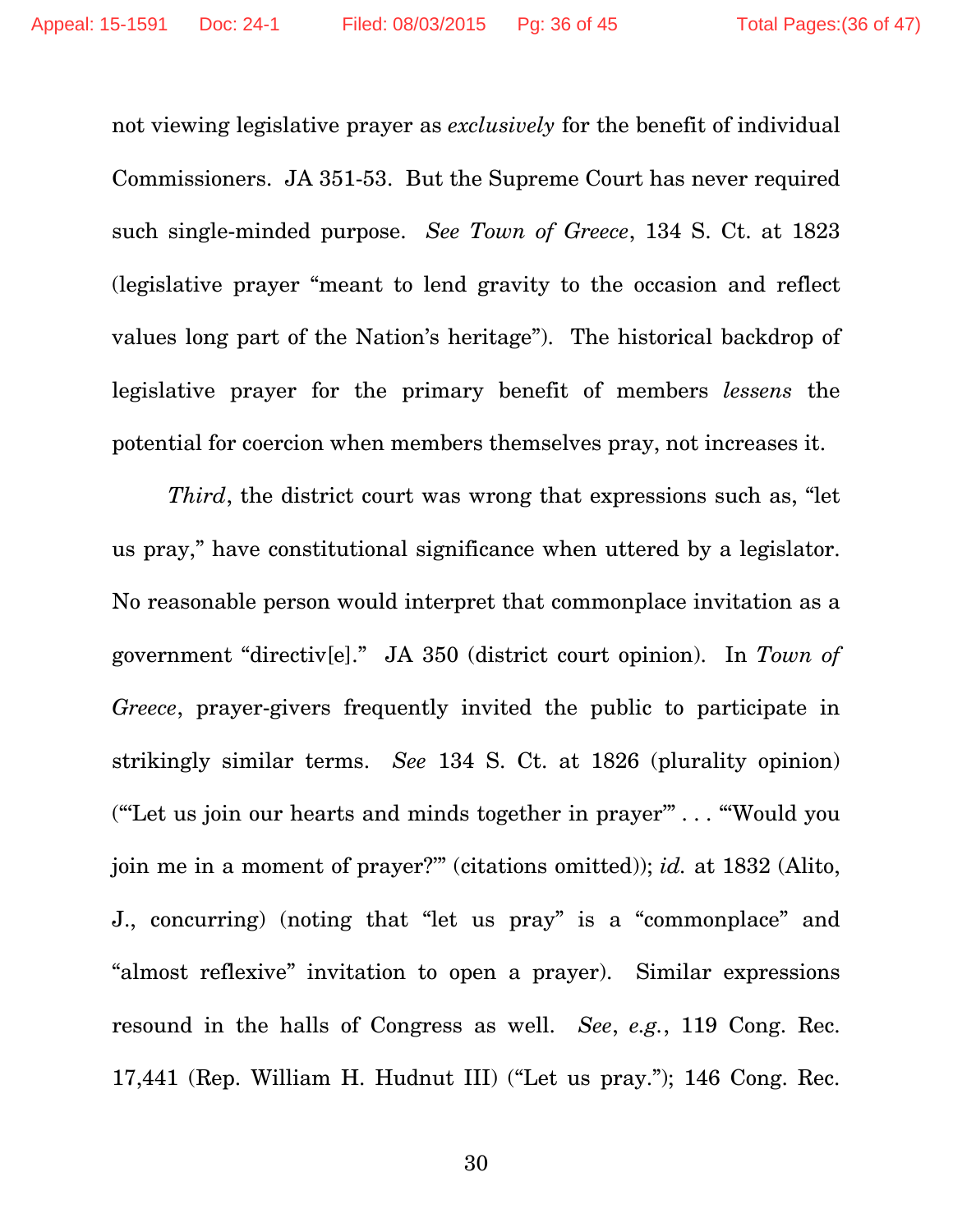3005 (2000) (guest chaplain Roger Kaffer) ("Let us pray . . . [i]n the name of the Father and of the Son and of the Holy Spirit."); 155 Cong. Rec. 32,658 (Sen. John Barrasso) ("Please join me in prayer."); 159 Cong. Rec. S3915 (Sen. William M. Cowan) ("Let us pray."); 161 Cong. Rec. S3313 (Sen. James Lankford) (same).

There is no logical basis to infer that these words exert any greater pressure when spoken by a single legislator than by an appointed chaplain or guest invited by the legislature. At a minimum, watching legislators conspicuously participating in a prayer offered by another person, such as by "bow[ing] their heads, or ma[king] the sign of the cross during the prayer," *Town of Greece*, 134 S. Ct. at 1826 (plurality opinion), would raise the same purported concerns the district court fears here—namely, that failure to do likewise could "irritat[e] the officials who would be ruling on their petitions." *Id.* But *Town of Greece* expressly rejected such arguments. *Id.* The mere *possibility* of irritation does not create coercion.

In short, opening a prayer with a brief invitation to join hardly amounts to "orchestrat[ing] 'the performance of a formal religious exercise' in a fashion that *practically obliges* the involvement of non-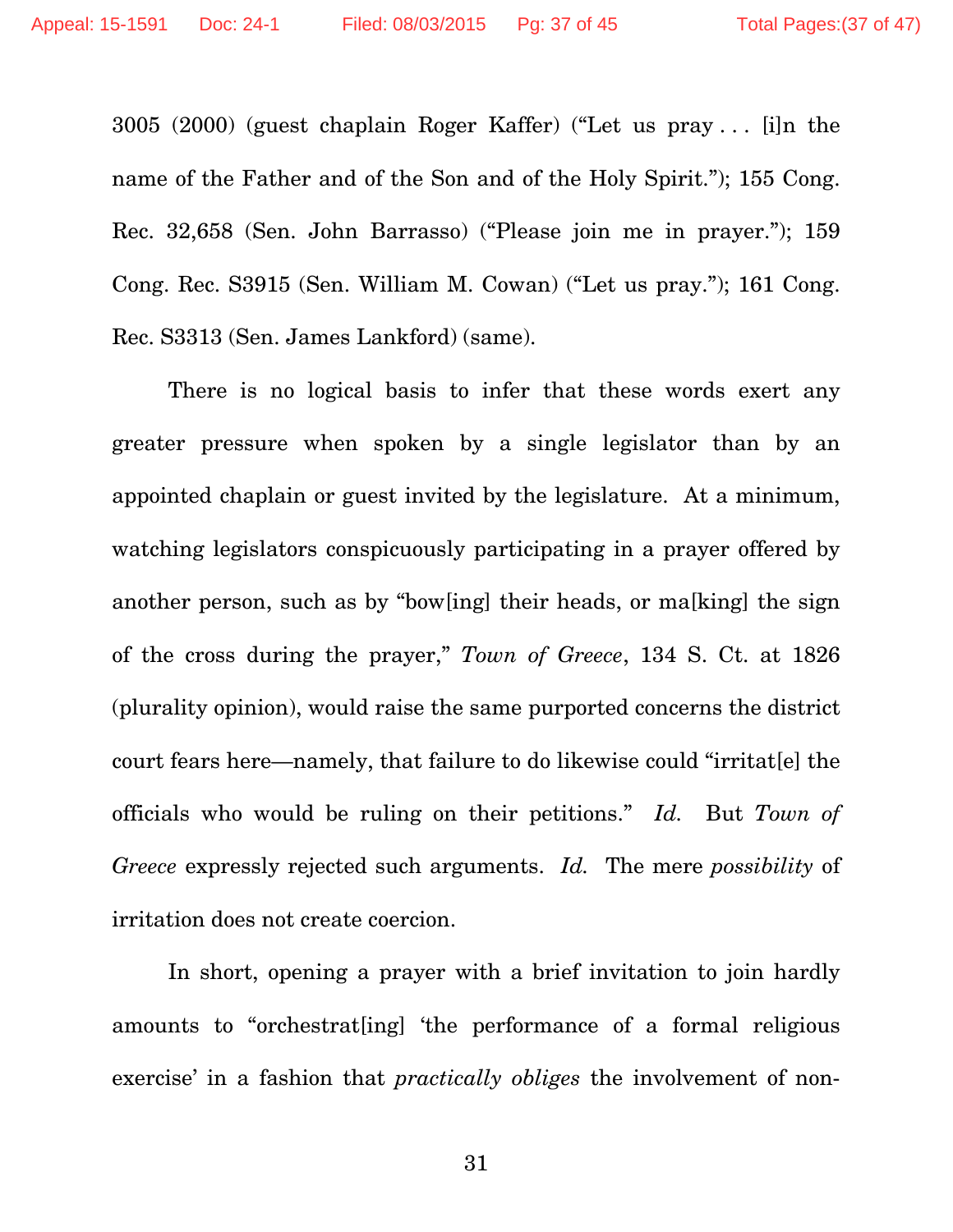participants." *Myers v. Loudoun Cnty. Pub. Schs.*, 418 F.3d 395, 406 (4th Cir. 2005) (emphasis added; citation omitted). The district court speculated that the public might not be able to distinguish a legislators' statement to "[p]lease be quiet" when calling a meeting to order from a ceremonial invitation to join the legislator in prayer, JA 351, but the Supreme Court presumes that mature adults can follow contextual cues, as they are not "readily susceptible to 'religious indoctrination' or peer pressure." *Marsh*, 463 U.S. at 792 (citations omitted).

## **B. The District Court's View Of "Coercion" Would Upend Settled Evidentiary Burdens For Establishment Clause Challenges**

Bereft of support for its misapplication of the *Town of Greece* plurality's "fact-sensitive" analysis, the district court attempts to alter the evidentiary burdens to prove coercion in two ways. Neither comports with precedent, and endorsing these innovations would work an unjustified shift in the manner in which "coercion" is analyzed in future Establishment Clause challenges.

*First*, the district court chastens Rowan County for not affirmatively informing citizens that they were not required to stand, bow their heads, remain in the room, or participate in any fashion in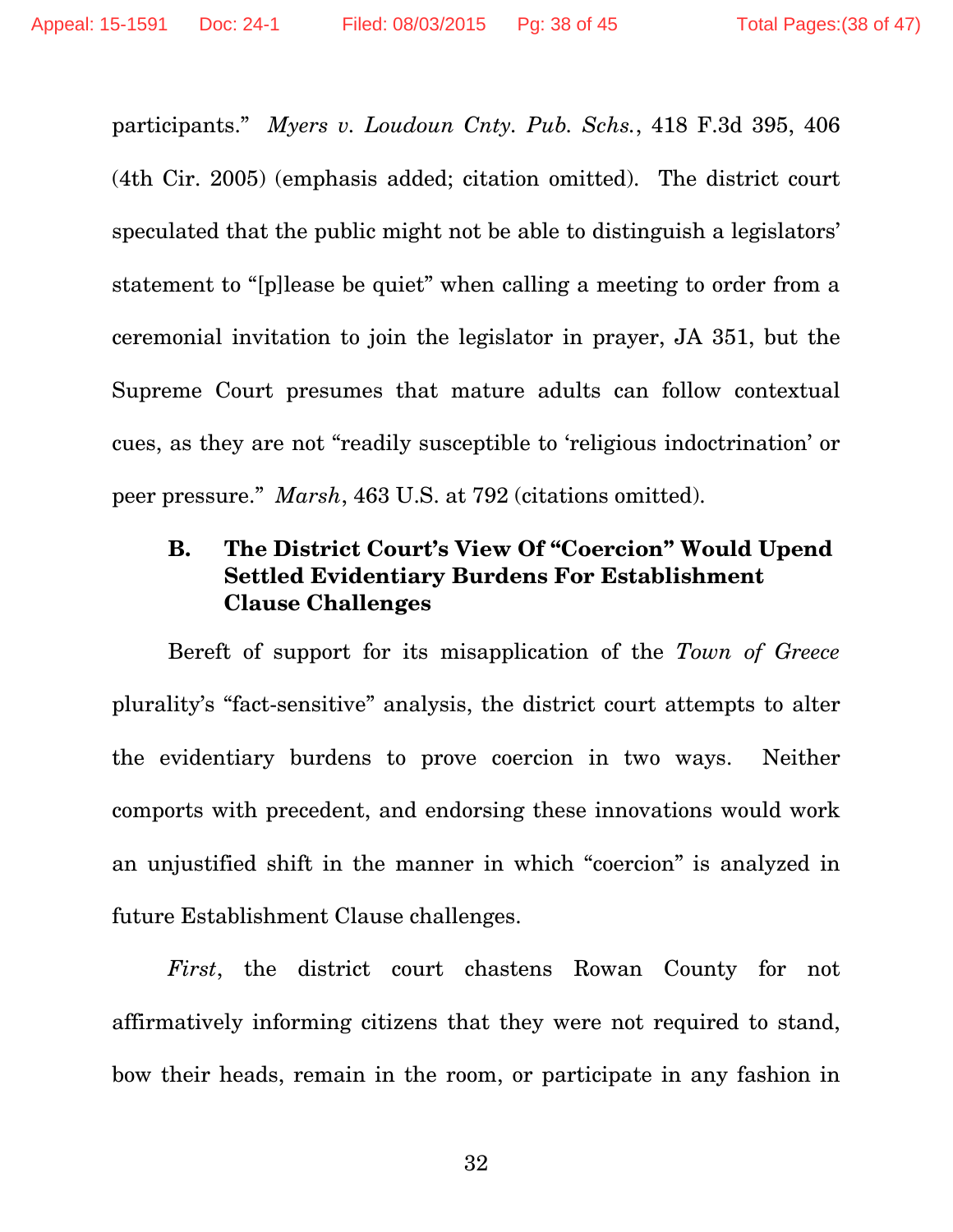Commissioner-led prayers (and would suffer no adverse consequences if they did not). JA 351. Yet *Town of Greece* found no coercion under identical circumstances. *See* 134 S. Ct. at 1847 (Kagan, J., dissenting) (emphasizing that the minster "does not suggest that anyone should feel free not to participate," but instead "asks them all to stand" and pray). Instead, the plurality emphasized that courts can "*presum[e]* that the reasonable observer is acquainted with [the legislative-prayer] tradition and understands that its purposes are to lend gravity to public proceedings and to acknowledge the place religion holds in the lives of many private citizens." *Id.* at 1825 (plurality opinion) (emphasis added). Where the public is not "dissuaded from leaving the meeting room during the prayer, arriving late, or even . . . making a later protest," *id.* at 1827, affirmative disclaimers are simply not necessary. The Supreme Court affirms the public's common sense and ability to distinguish a brief invocation at a public meeting from an altar call.

*Second*, the district court wrongly credited plaintiffs' allegations of perceived exclusion and a possibility of retribution from Commissioners if they did not participate in the prayers—despite *no* allegations that *any* citizen of Rowan County suffered retaliation or denigration for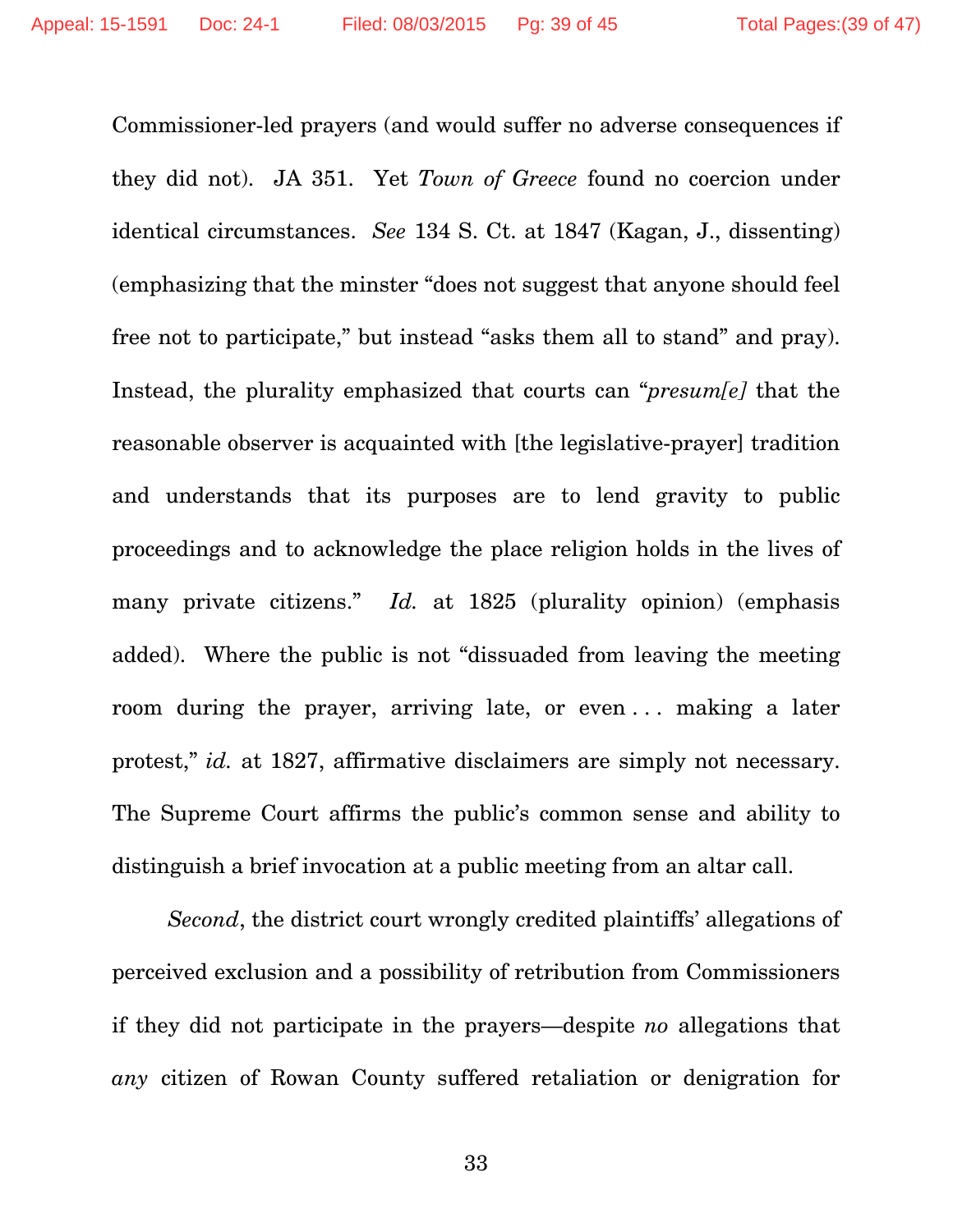declining to participate in a prayer. Properly understood, the law puts the onus on challengers to adduce evidence of discrimination, not on Rowan County to disprove that any individual was offended or subjected to attempted retribution.

Below, plaintiffs alleged that Rowan County's prayer practice made them feel "excluded at meetings, excluded from the community, and coerced into participating in the prayers which were not in adherence" with their faith, and that the Board's "'clear disagreement with [their] public opposition to sectarian prayer could make [them] a less effective advocate on other issues.'" JA 326-27 (district court opinion) (citation omitted). *Town of Greece*, however, held that markedly similar allegations were constitutionally insufficient. *See* 134 S. Ct. at 1826 (plurality opinion) ("respondents stated that the prayers gave them offense and made them feel excluded and disrespected"; "[o]ffense, however, does not equate to coercion"). The Court brushed this evidence aside because—as here—there was nothing concrete to show coercion beyond plaintiffs' personal impressions: There was no evidence that the content of the prayers "chastised dissenters [or] attempted lengthy disquisition on religious dogma," nor that officials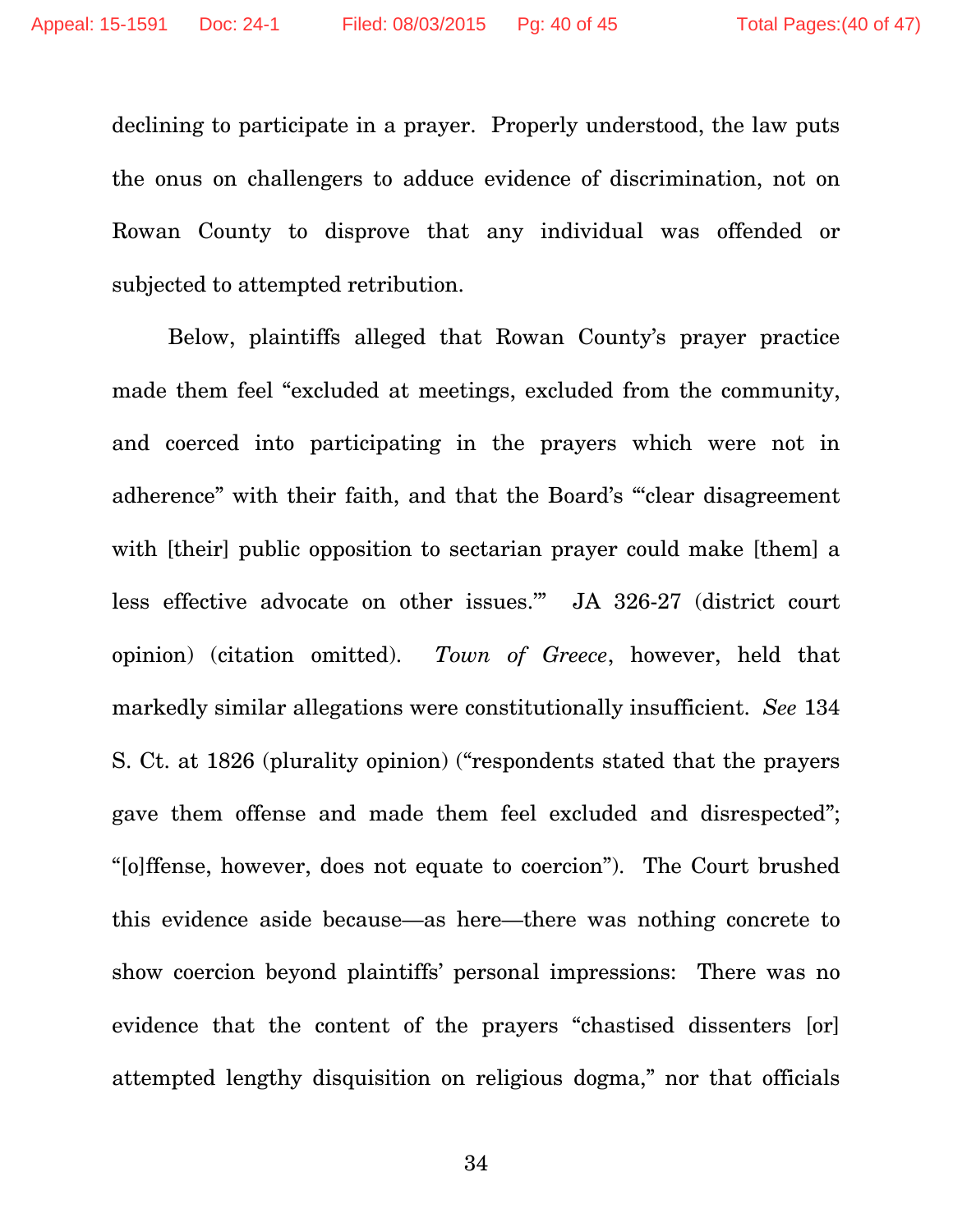"indicated that their decisions might be influenced by a person's acquiescence in the prayer opportunity." *Id.* at 1826.

To be sure, legislative prayer may stray across the constitutionally permitted line if the record shows that "town leaders allocat[e] benefits and burdens based on participation in the prayer, or that citizens were received differently depending on whether they joined the invocation or quietly declined." 134 S. Ct. at 1826 (plurality opinion). But there must be evidence "in the record" to buttress allegations along these lines, not mere perceptions belied by the facts. *Id.* 

Importantly, a *majority* in *Town of Greece* rejected the idea that perceived "subtle pressure to participate in prayers that violate [citizens'] beliefs in order to please the board members from whom they are about to seek a favorable ruling" can constitute coercion. 134 S. Ct. at 1825 (plurality opinion); *id.* at 1838 (Thomas, J., concurring in part and concurring in the judgment, joined in relevant part by Scalia, J.). This is true even where board members may "know many of their constituents by name," making anonymity less likely for those citizens who decline to rise or otherwise participate in an opening prayer. *Id.* at 1825 (plurality opinion). In short, "merely exposing constituents to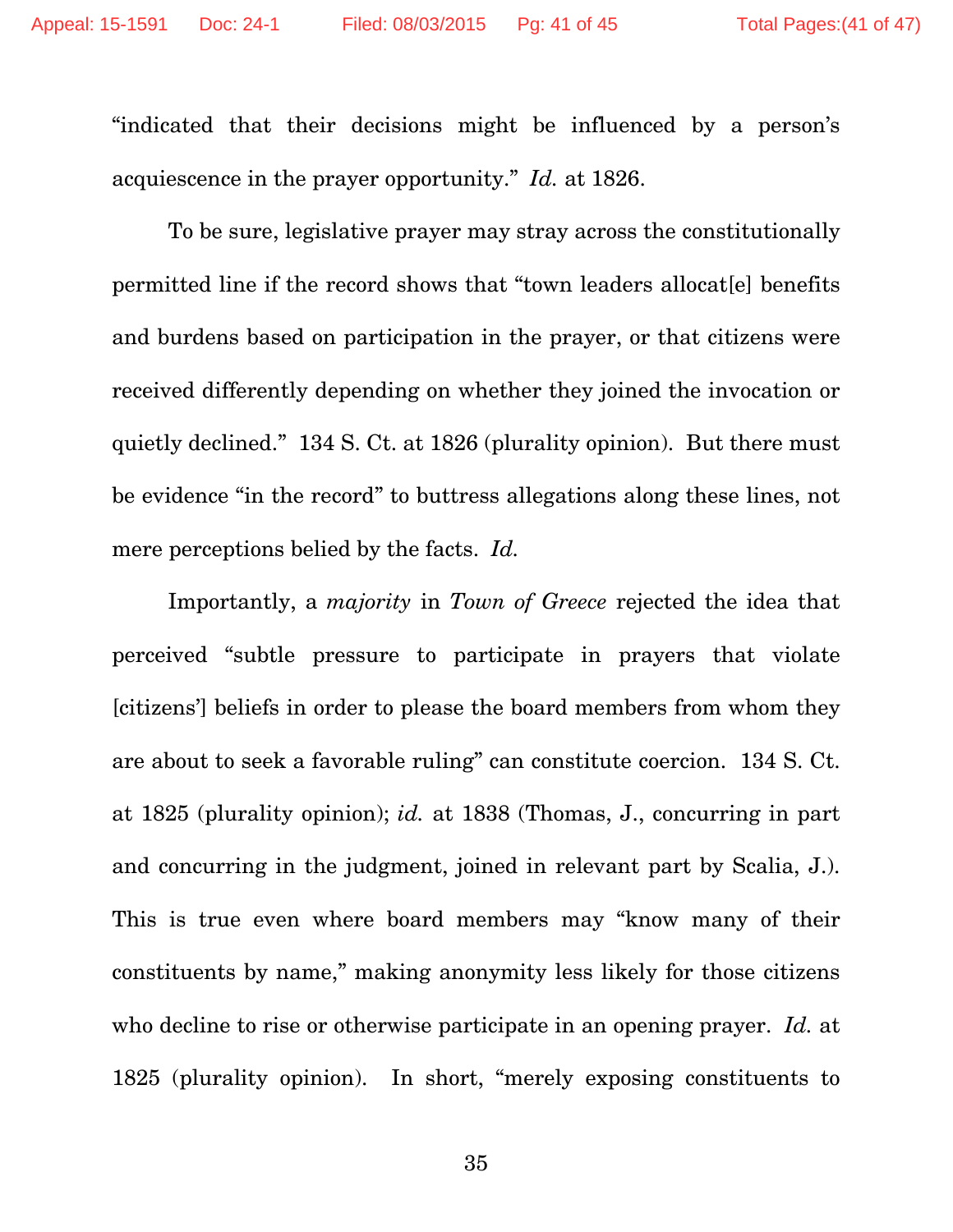prayer they would rather not hear and in which they need not participate" is not coercion. *Id.* at 1827.

Finally, the plurality's insistence in *Town of Greece* that showing coercion requires more than allegations that individual citizens were offended by the prayers or feared retribution is important: It ensures that a "heckler's veto," *Lambeth*, 407 F.3d at 272 (internal quotation marks omitted), cannot quash an entire historical tradition of legislative prayer without actual evidence that "the pattern of prayers over time" establishes that a particular legislative-prayer practice has strayed from its constitutional boundaries. *Town of Greece*, 134 S. Ct. at 1827 (plurality opinion). Indeed, the *Town of Greece* majority affirmed that "[f]rom the earliest days of the Nation," ceremonial prayers "have been addressed to assemblies comprising many different creeds," yet are fully consistent with the Establishment Clause. *Id.* at 1823. The district court's attempts to place new evidentiary burdens on government bodies attempting to engage in this historical practice cannot be squared with either precedent or common sense.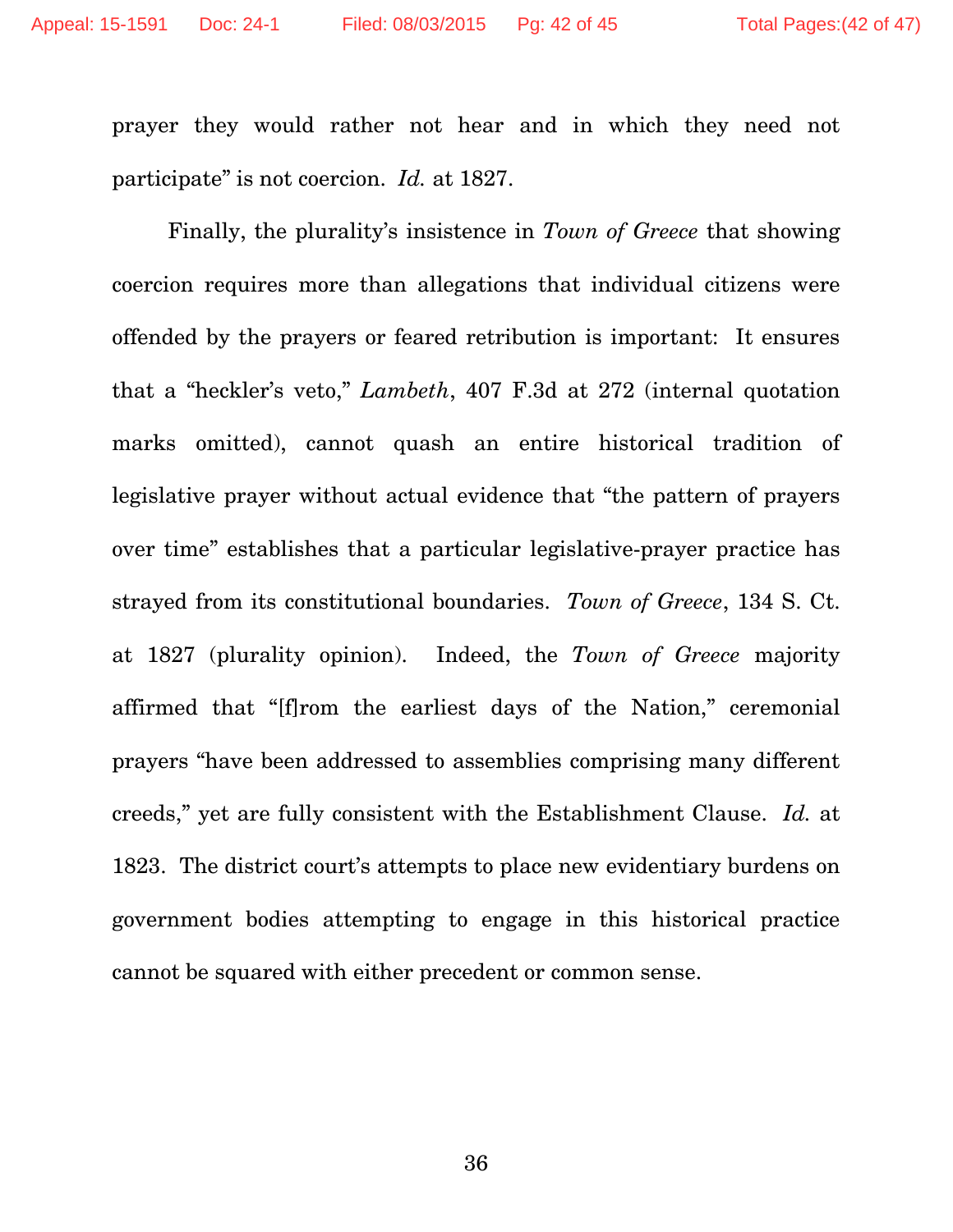#### **CONCLUSION**

For the foregoing reasons, the Court should vacate the injunction

and reverse the judgment of the district court.

Dated: August 3, 2015

Sean Sandoloski GIBSON, DUNN & CRUTCHER LLP 2100 McKinney Avenue Suite 1100 Dallas, TX 75201

\_\_/s/ Thomas G. Hungar\_\_\_\_\_\_ Thomas G. Hungar *Counsel of Record* Alex Gesch Lindsay S. See Russell Balikian GIBSON, DUNN & CRUTCHER LLP 1050 Connecticut Avenue, N.W. Washington, DC 20036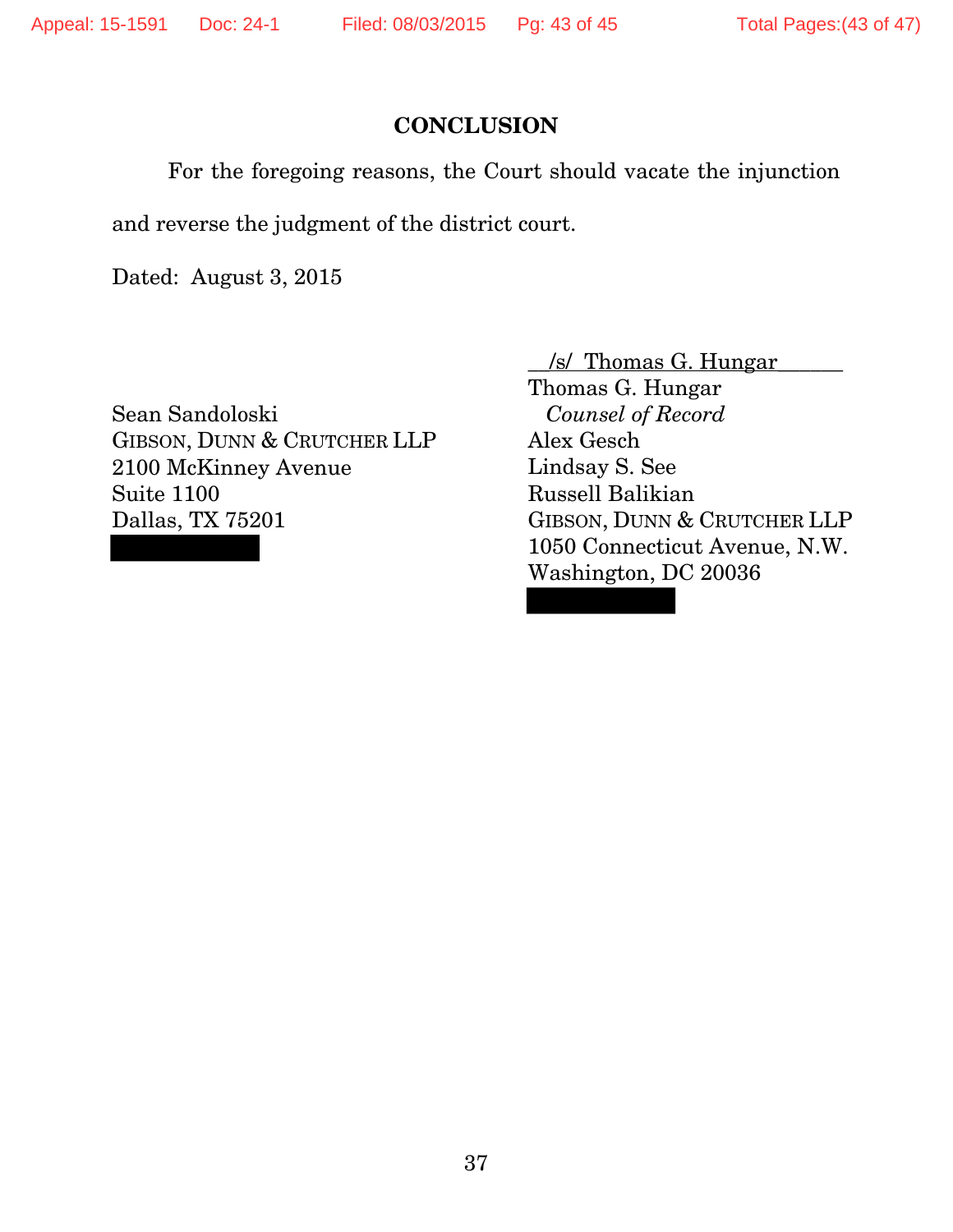#### **CERTIFICATE OF COMPLIANCE**

I hereby certify that:

1. This brief complies with Fed. R. App. P.  $32(a)(7)(B)(i)$ because it contains 6,996 words, as determined by the word-count function for Microsoft Word 2010, excluding the parts of the brief exempted by Fed. R. App. P.  $32(a)(7)(B)(iii)$ .

 2. This brief complies with the typeface requirements of Fed. R. App. P. 32(a)(5) and the type style requirements of Fed. R. App. P.  $32(a)(6)$  because it has been prepared in a proportionally spaced typeface using Microsoft Word 2010 in 14-point New Century Schoolbook font.

Dated: August 3, 2015

 /s/ Thomas G. Hungar Thomas G. Hungar GIBSON, DUNN, & CRUTCHER LLP 1050 Connecticut Avenue, N.W. Washington, DC 20036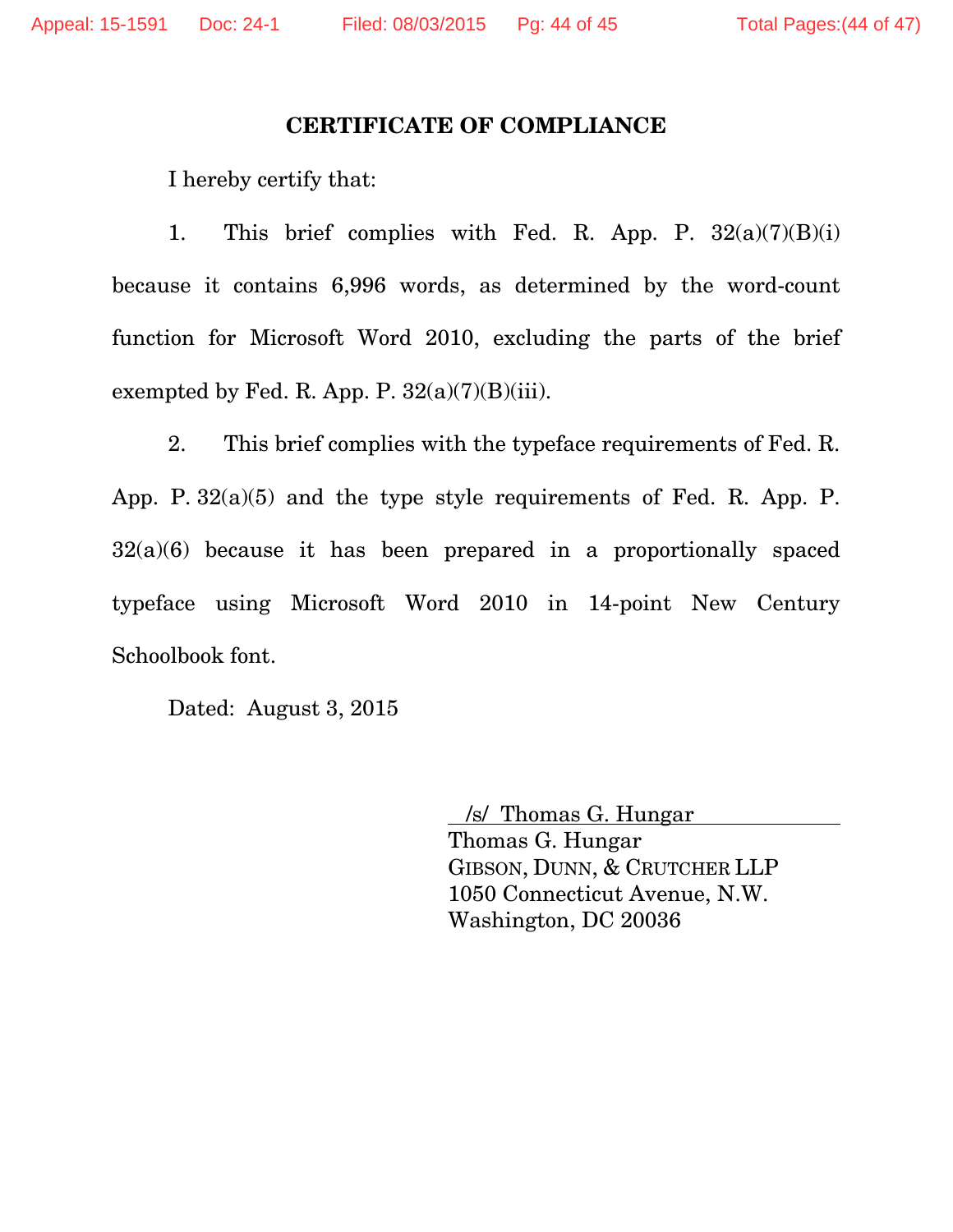#### **CERTIFICATE OF SERVICE**

I hereby certify that on August 3, 2015, I caused the foregoing Brief for Members of Congress as *Amici Curiae* In Support of Rowan County, North Carolina to be electronically filed with the Clerk of the Court for the United States Court of Appeals for the Fourth Circuit by using the appellate CM/ECF system.

I further certify that on August 3, 2015, an electronic copy of the foregoing Brief for Members of Congress as *Amici Curiae* In Support of Rowan County, North Carolina was served electronically by the Notice of Docket Activity on counsel for all parties.

> /s/ Thomas G. Hungar Thomas G. Hungar GIBSON, DUNN, & CRUTCHER LLP 1050 Connecticut Avenue, N.W. Washington, DC 20036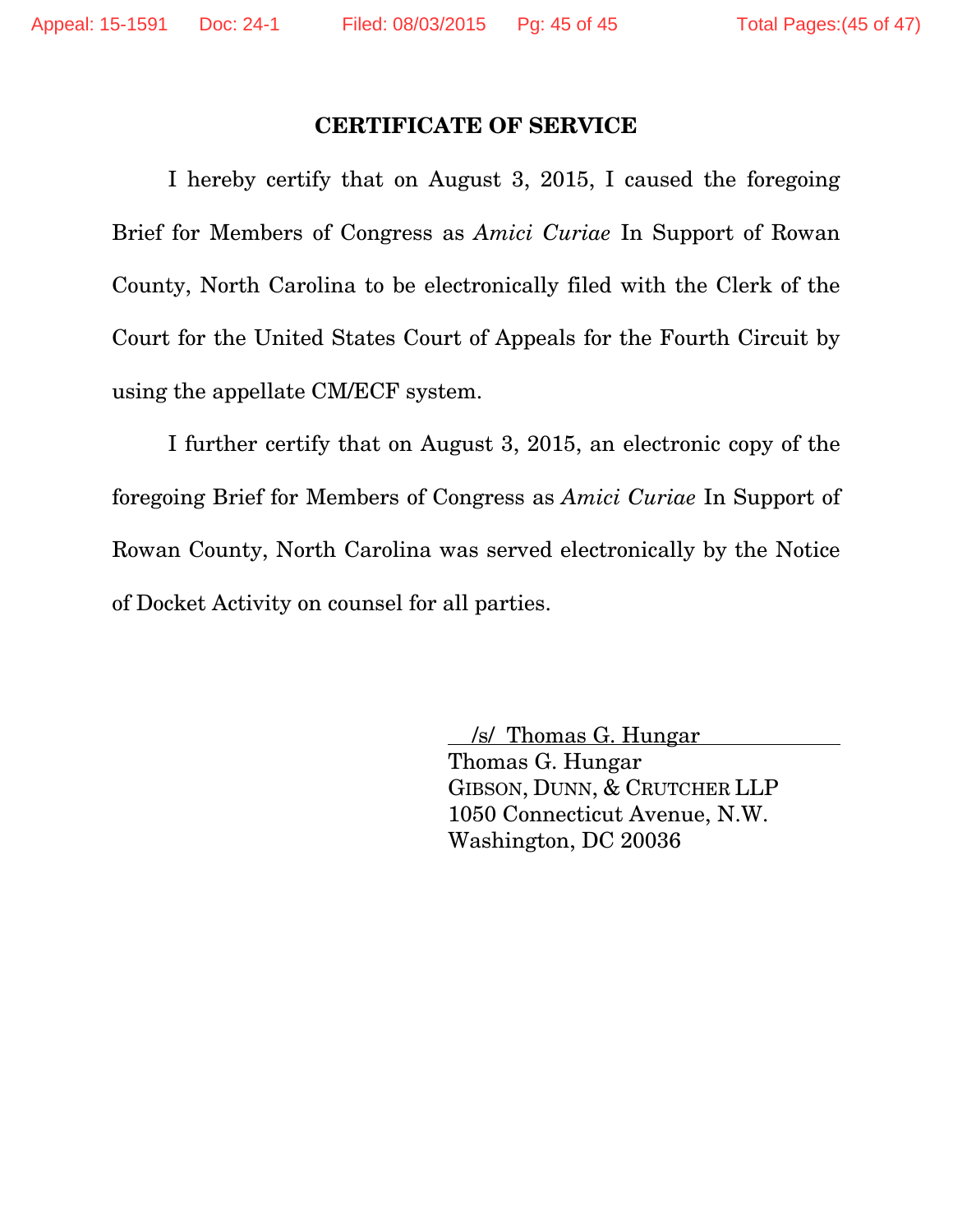#### UNITED STATES COURT OF APPEALS FOR THE FOURTH CIRCUIT **APPEARANCE OF COUNSEL FORM**

**BAR ADMISSION & ECF REGISTRATION:** If you have not been admitted to practice before the Fourth Circuit, you must complete and return an Application for Admission before filing this form. If you were admitted to practice under a different name than you are now using, you must include your former name when completing this form so that we can locate you on the attorney roll. Electronic filing by counsel is required in all Fourth Circuit cases. If you have not registered as a Fourth Circuit ECF Filer, please complete the required steps at Register for eFiling.

| THE CLERK WILL ENTER MY APPEARANCE IN APPEAL NO. 15-1591                                                                    | as     |
|-----------------------------------------------------------------------------------------------------------------------------|--------|
| √Retained ©Court-appointed(CJA) ©Court-assigned(non-CJA) Federal Defender Pro Bono Government                               |        |
| COUNSEL FOR: Current and Former Members of Congress (see attached list)                                                     |        |
|                                                                                                                             | as the |
| (party name)                                                                                                                |        |
| $\vert$ appellant(s) $\vert$ appellee(s) $\vert$ petitioner(s) respondent(s) $\vert \psi \vert$ amicus curiae intervenor(s) |        |
| /s/ Thomas G. Hungar                                                                                                        |        |
| (signature)                                                                                                                 |        |
|                                                                                                                             |        |
|                                                                                                                             |        |
|                                                                                                                             |        |
|                                                                                                                             |        |
|                                                                                                                             |        |
|                                                                                                                             |        |
|                                                                                                                             |        |

#### **CERTIFICATE OF SERVICE**

the foregoing document was served on all parties or their counsel of record through the CM/ECF system if they are registered users or, if they are not, by serving a true and correct copy at the addresses listed below: I certify that on August 3, 2015,

| /s/ Thomas G. Hungar<br>Signature | August 3, 2015 |
|-----------------------------------|----------------|